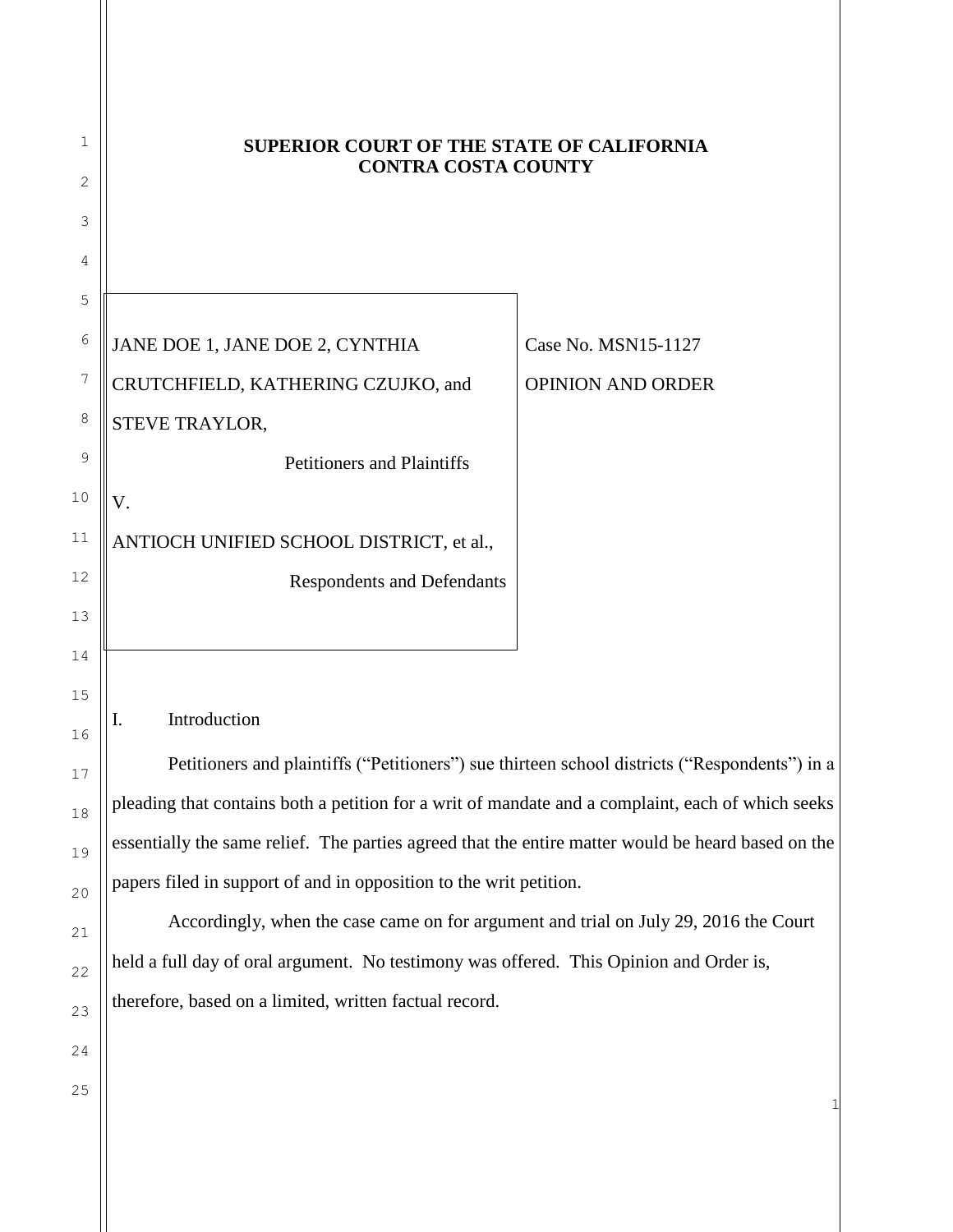j.

#### II. The Parties

Petitioners are Jane Doe 1, Jane Doe 2, John Doe, Cynthia Crutchfield, Katherine Czujko, and Steve Traylor.

Respondent school districts are: Antioch Unified School District, Chaffey Joint Union High School District, Chino Valley Unified School District, El Monte Unified School District, Fairfield-Suisun Unified School District, Fremont Union High School District, Inglewood Unified School District, Ontario-Montclair School District, Pittsburg Unified School District, Saddleback Valley Unified School District, San Ramon Valley Unified School District, Upland School District, and Victor Elementary School District (collectively, the "School Districts"). <sup>1</sup>

III. The Issue

Stated as simply as possible, Petitioners seek an order compelling Respondents to implement the Stull Act (Education Code § 44660 et seq.) by formally evaluating each teacher (in certain grades and of certain subjects) based, in part, on how well that teacher's students perform on the standardized tests given by the State in those grades and subjects. Those evaluations must be "summative" and must have consequences.<sup>2</sup>

That is something of an oversimplification, as will become clear. However, it states the gravamen of the case. A more formal statement of the relief sought is found on pages 1-2 of

<sup>2</sup> All citations to a statute refer to the Education Code unless otherwise noted.

 $<sup>1</sup>$  Many school district trustees and other individuals acting in their official capacity were named in the Petition for</sup> Writ of Mandate and Complaint. In October 2015 the parties stipulated to the dismissal of these individuals. See Stipulation and Order, filed October 21, 2015.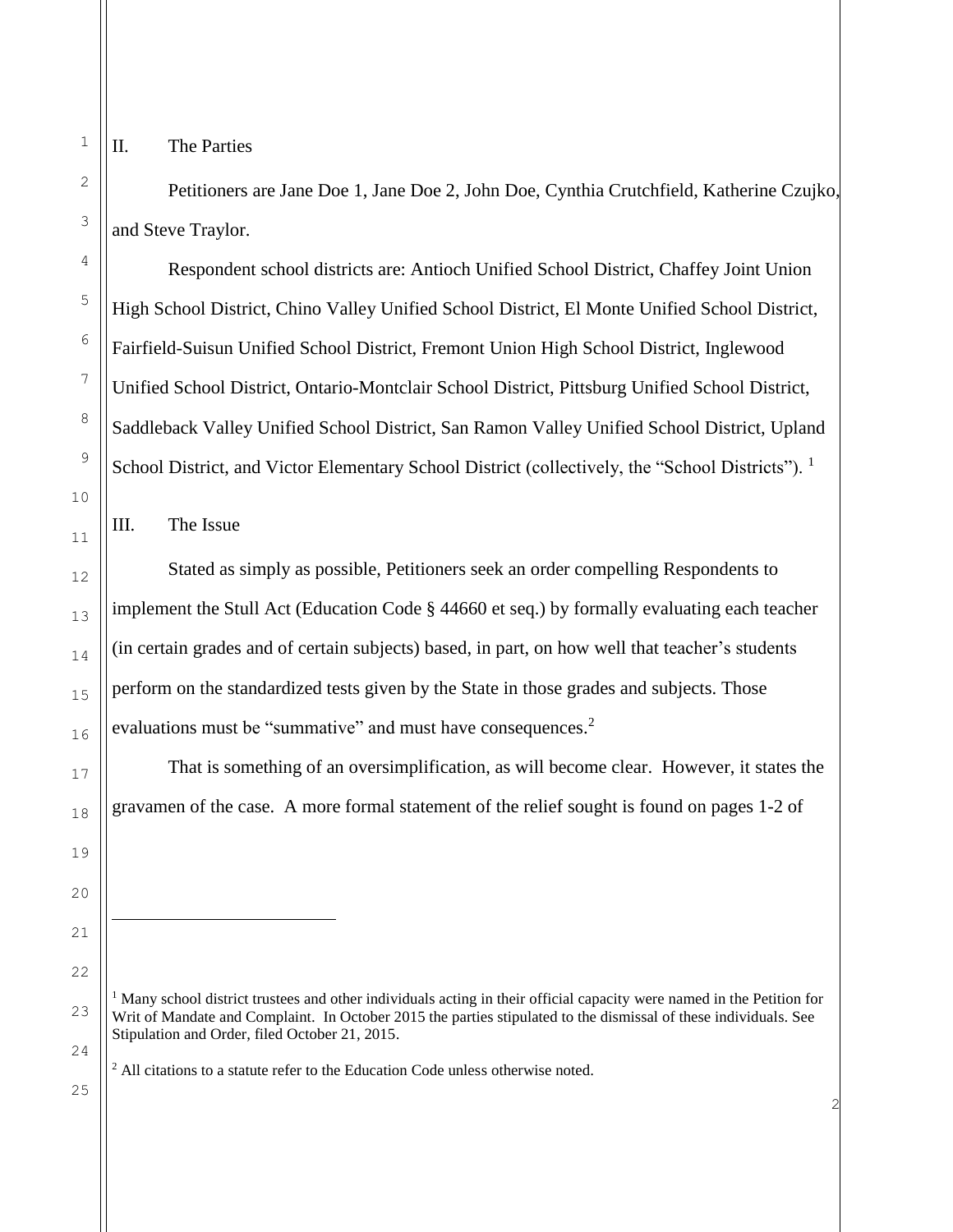1 2 3 4 5 6 7 8 9 10 11 12 13 14 15 16 17 18 19 20 21 22 Petitioner's December 16, 2015 Notice of Motion and Motion for Writ of Mandate and Other Appropriate Relief.<sup>3</sup> IV. Two Preliminary Matters: Standing and Mootness A. Standing Respondents argue that Petitioners do not have standing to bring this case. Joint Opposition to Motion for Writ of Mandate ("JO"), Section II.A, 3:1-5:14.) They argue that Petitioners are not "beneficially interested" since most have no specific connection to any of the school district respondents. ("[N]o Petitioner has any connection whatsoever, even by residence, to nine of the thirteen Respondents in this proceeding." JO 3:16-18.) However, as Petitioners assert, there is a public interest exception to the general "beneficial interest" rule. *Save the Plastic Bag Coalition v. City of Manhattan Beach* (2011) 52 Cal.4th 155 (*Save the Plastic Bag*). Nevertheless, "'where the question is one of public right and the object of the mandamus is to procure the enforcement of a public duty, the [petitioner] need not show that he has any legal or special interest in the result, since it is sufficient that he is interested as a citizen in having the laws executed and the duty in question enforced.' " (*[Bd. of Soc. Welfare v. County of L. A.](http://www.lexis.com/research/buttonTFLink?_m=98ee16dd5387af9b48bb96b5cf2e5b32&_xfercite=%3ccite%20cc%3d%22USA%22%3e%3c%21%5bCDATA%5b52%20Cal.%204th%20155%5d%5d%3e%3c%2fcite%3e&_butType=3&_butStat=2&_butNum=92&_butInline=1&_butinfo=%3ccite%20cc%3d%22USA%22%3e%3c%21%5bCDATA%5b27%20Cal.%202d%2098%2c%20100%5d%5d%3e%3c%2fcite%3e&_fmtstr=FULL&docnum=1&_startdoc=1&wchp=dGLbVzt-zSkAW&_md5=70aa60618633bd9cfdd572fb80759d09)* (1945) 27 Cal.2d 98, 100–101 [\[162 P.2d 627\].](http://www.lexis.com/research/buttonTFLink?_m=98ee16dd5387af9b48bb96b5cf2e5b32&_xfercite=%3ccite%20cc%3d%22USA%22%3e%3c%21%5bCDATA%5b52%20Cal.%204th%20155%5d%5d%3e%3c%2fcite%3e&_butType=3&_butStat=2&_butNum=92&_butInline=1&_butinfo=%3ccite%20cc%3d%22USA%22%3e%3c%21%5bCDATA%5b27%20Cal.%202d%2098%2c%20100%5d%5d%3e%3c%2fcite%3e&_fmtstr=FULL&docnum=1&_startdoc=1&wchp=dGLbVzt-zSkAW&_md5=70aa60618633bd9cfdd572fb80759d09)) This "'public right/public duty' exception to the requirement of beneficial interest for a writ of mandate" "promotes the policy of guaranteeing j.

<sup>23</sup> 24 25 <sup>3</sup> In this Opinion and Order Petitioners' "Notice of Motion and Motion for Writ of Mandate or Other Appropriate Relief; Memorandum of Points and Authorities In Support Thereof" (filed December 16, 2015) is referred to as "POB." That pleading contains both a "Notice of Motion" and a "Memorandum of Points and Authorities." Each document starts with page number 1. This citation to pages 1-2 refers to the "Notice of Motion." All other references to a page number in "POB" refers to the memorandum of points and authorities which begins with the *second* page number one.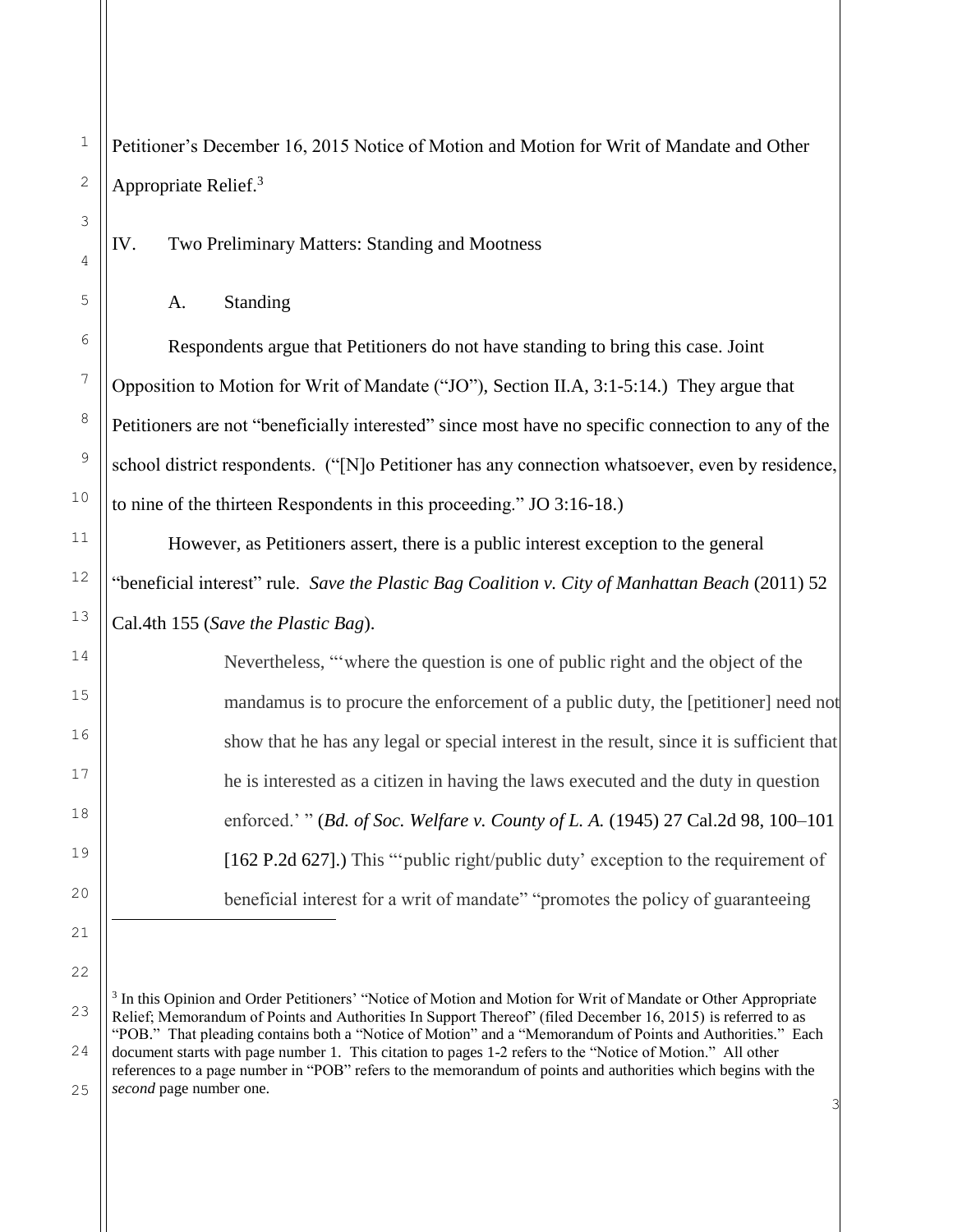| 1  | citizens the opportunity to ensure that no governmental body impairs or defeats                     |
|----|-----------------------------------------------------------------------------------------------------|
| 2  | the purpose of legislation establishing a public right." (Green v. Obledo, supra, 29                |
| 3  | Cal.3d at pp. 145, 144; see also Environmental Protection Information Center v.                     |
| 4  | California Dept. of Forestry & Fire Protection (2008) 44 Cal.4th 459, 479 [80                       |
| 5  | Cal. Rptr. 3d 28, 187 P.3d 888].) We refer to this variety of standing as "public                   |
| 6  | interest standing." (See Dix v. Superior Court (1991) 53 Cal.3d 442, 453 [279                       |
| 7  | Cal. Rptr. 834, 807 P.2d 1063].)                                                                    |
| 8  | Save the Plastic Bag, 52 Cal 4 <sup>th</sup> at 166.                                                |
| 9  | The public interest exception does not require a special interest in the matter, simply an          |
| 10 | interest in having the law enforced. Id. For example, in Hector F. v. El Centro Elementary          |
| 11 | School Dist. (2014) 227 Cal.App.4th 331 the Court of Appeal held,                                   |
| 12 | [a]s a citizen and taxpayer Hector has standing to seek enforcement of laws in                      |
| 13 | which there is an identified public as well as private interest. The statutory                      |
| 14 | provisions asserted by Hector articulate a well identified public interest in                       |
| 15 | maintaining a system of taxpayer-funded public education which is free of the                       |
| 16 | destructive influence of discrimination, harassment and bullying. Hector F. at                      |
| 17 | 334.4                                                                                               |
| 18 | Hector F. also noted that "the public interest exception to the rule requiring litigants            |
| 19 | seeking mandate have a beneficial interest in the relief they seek has been applied with respect to |
| 20 | duties imposed by the Legislature on schools and school districts." Id. at 339.                     |
| 21 |                                                                                                     |
| 22 |                                                                                                     |
| 23 |                                                                                                     |
| 24 |                                                                                                     |

<sup>4</sup> 25 <sup>4</sup> *Hector F.* observed that countervailing considerations may cabin the reach of this principle. But Respondents have established no such considerations here.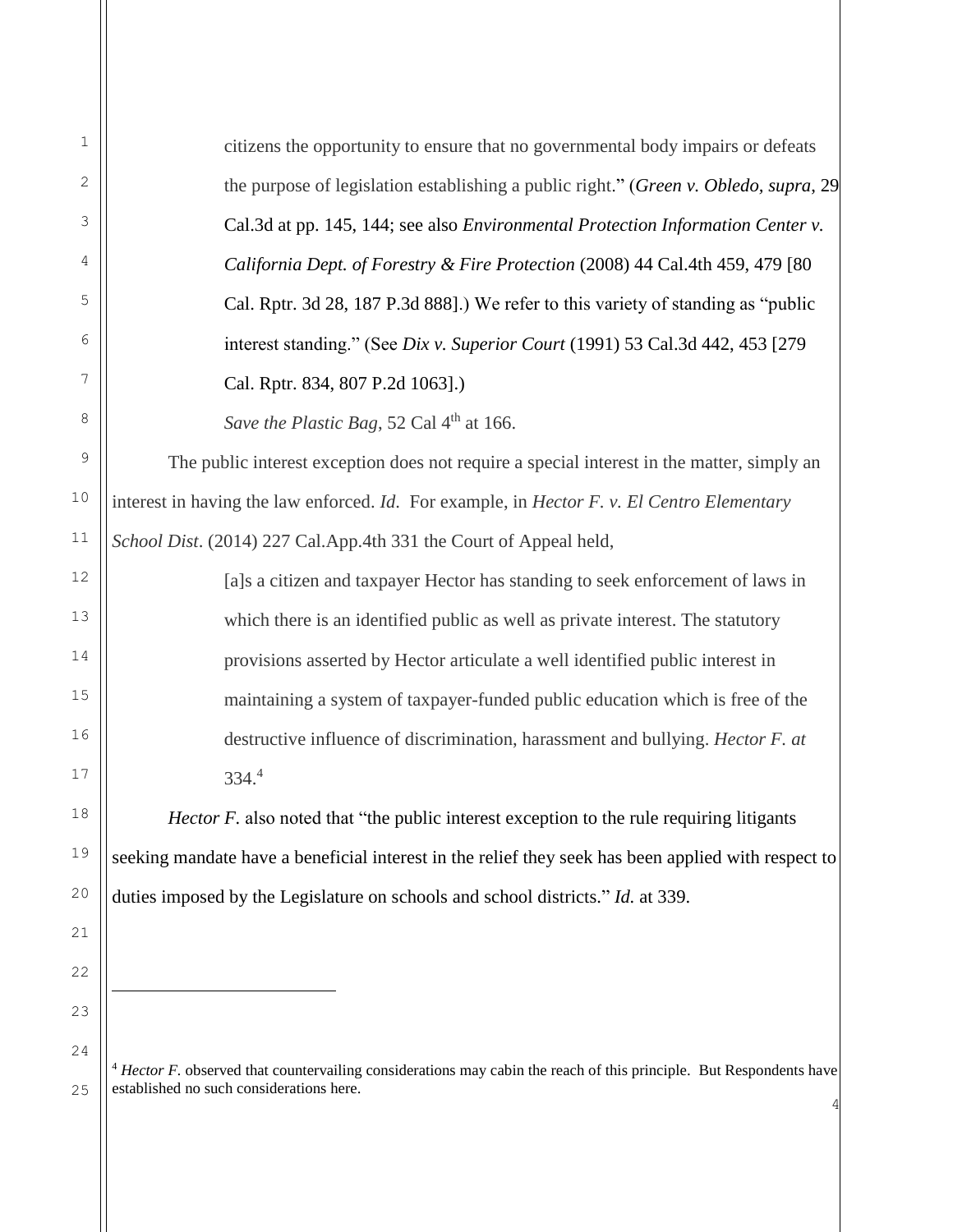It cited *Doe v. Albany Unified School District* (2010) 190 Cal. App. 4<sup>th</sup> 668 which somewhat equated the "beneficial interest" standard with the public interest exception in cases such as this:

The beneficial interest standard is so broad, even citizen or taxpayer standing may be sufficient to obtain relief in mandamus. '[W]here a public right is involved, and the object of the writ of mandate is to procure enforcement of a public duty,' a citizen is beneficially interested within the meaning of Code of Civil Procedure section 1086 if 'he is interested in having the public duty enforced.' [Citation.]" (*Mission Hospital Regional Medical Center v. Shewry, supra*, 168 Cal.App.4th at p. 480.) This public interest exception "'promotes the policy of guaranteeing citizens the opportunity to ensure that no governmental body impairs or defeats the purpose of legislation establishing a public right.' " (*Driving Sch. Assn. of Cal. v. San Mateo Union High Sch. Dist*. (1992) 11 Cal.App.4th 1513, 1518 [14 Cal.Rptr.2d 908].)

*Doe v. Albany Unified School District* at 685.

Under these rules, Petitioners have standing to bring this action.

B. Mootness

Respondents assert the case is moot. They argue that the Petition focused on the language contained in the collective bargaining agreements between the School Districts and their local teachers unions. Some of the Respondents amended their collective bargaining agreements after the litigation was filed – in some cases, removing the challenged language. Thus, they say, the case is moot.

Petitioners disagree. They say the changes to the language do not necessarily effect a change in the School Districts' practices. More fundamentally, they say that the revisions do not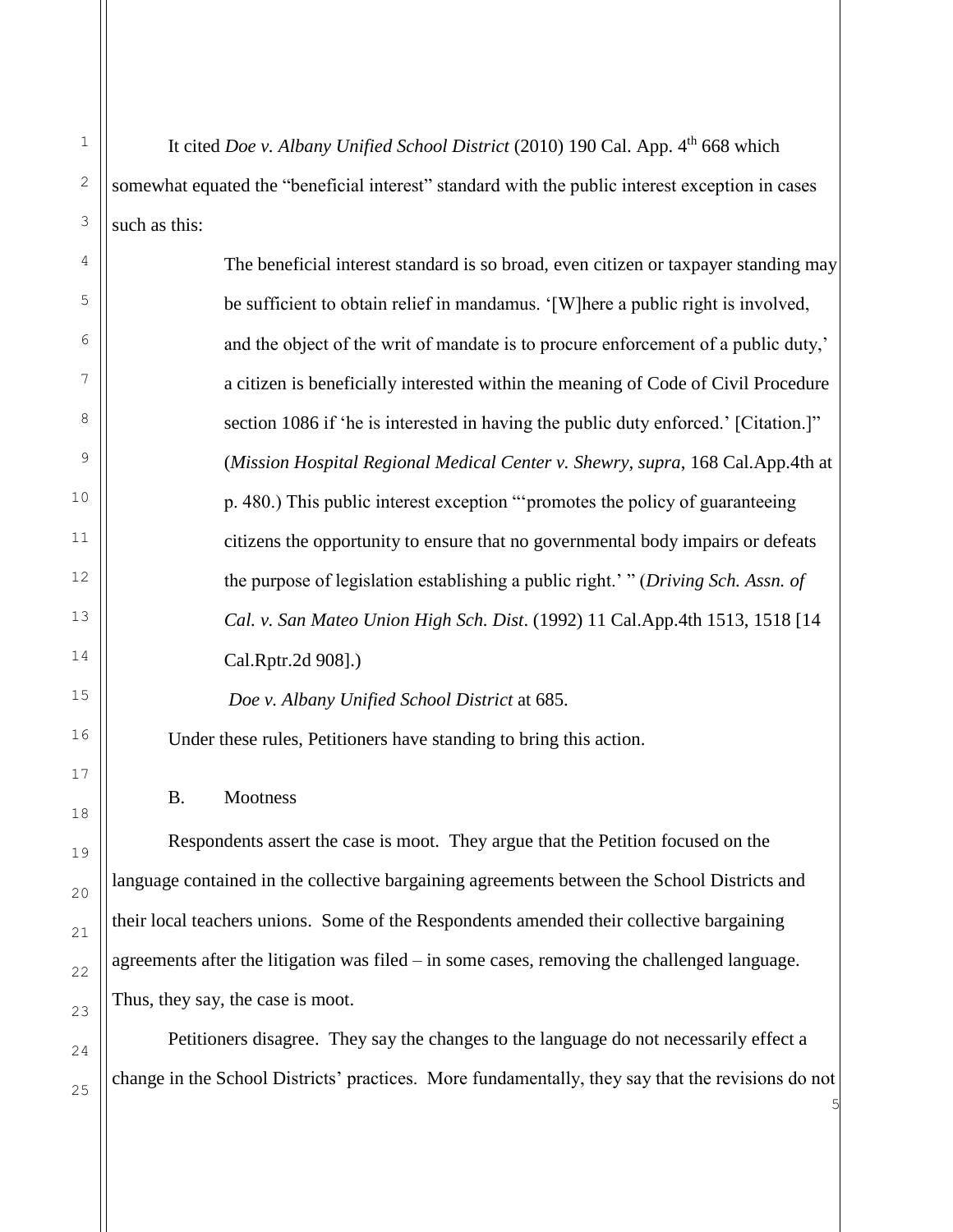address the fundamental concern raised by the petition. And, in any event, since this a question of public interest that is likely to recur, it is not moot. Reply in Support of Motion for Writ of Mandate or Other Appropriate Relief ("PRB") at 26-17.

As the School Districts have modified their collective bargaining agreements, they have submitted them into evidence. Thus, the question of whether certain districts are now in compliance can be examined – at least facially. But at bottom, the controversy has not been quelled, even by the amendments. And to the extent that an amendment to a collective bargaining agreement (in the face of Petitioners' writ and complaint) might seek to dispose of the matter, it is easy to see that the agreement could again be amended in ways that would resuscitate the issue. Moreover, as discussed below, the core issue is one of statutory interpretation.

The case is not legally moot.

V. The First Question: What Does the Statute Mean?

Petitioners argue that § 44662 creates a mandatory duty and that Respondents' practices do not comport with the Stull Act. Respondents dispute Petitioners' reading of the Stull Act, argue that the statute gives them discretion to make certain choices, and assert that their practices comply with the law.

Since the principal dispute requires a determination of the meaning of §44662, the Court turns to the issue of statutory construction first.

A. Rules of Statutory Construction

In statutory construction cases, our fundamental task is to ascertain the intent of the lawmakers so as to effectuate the purpose of the statute. [Citation.] [To that end,] '[w]e begin by examining the statutory language, giving the words their usual and ordinary meaning.' [Citations.] If the terms of the statute are

6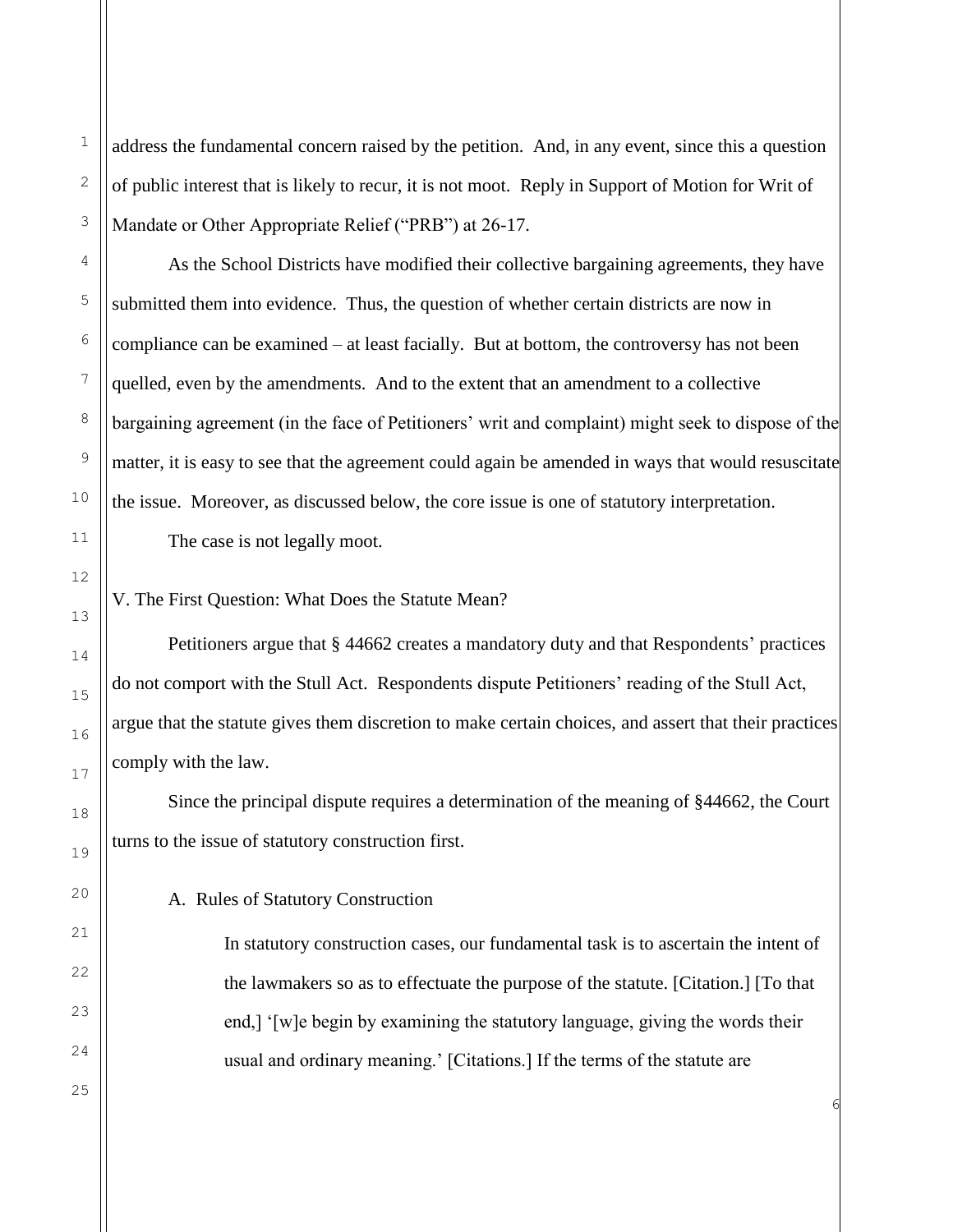unambiguous, we presume the lawmakers meant what they said, and the plain meaning of the language governs. [Citations.] If [the statute] is ambig[uous], however, we may then look to extrinsic sources, including the ostensible objects to be achieved and the legislative history. [Citation.] … [W]e '"'select the construction that comports most closely with the apparent intent of the Legislature, with a view to promoting rather than defeating the general purpose of the statute, and avoid an interpretation that would lead to absurd consequences."'" *Estate of Griswold* (2001) 25 Cal.4th 904, 910–911.

A more detailed statement of these rules is found in *MacIsaac v. Waste Management Collection and Recycling, Inc.* (2005) 134 Cal. App. 4<sup>th</sup> 1076, 1082-1084. The "first step" is to look at the language of the statue itself, examining the words in context, "keeping in mind the statutory purpose." *Id.* at 1083. If that does not yield an answer, then the "second step" is to turn to rules or maxims of construction, as well as "a number extrinsic aids, including the statute's legislative history" and "other statutes dealing with the same subject matter." *Id.* at 1083-1084. If ambiguity remains, then the "cautious" "third step" is an application of "reason, practicality, and common sense to the language at hand." *Id.* at 1084. This may include consideration of "context, the object in view, the evils to be remedied, the history of the times and of legislation on the same subject, public policy and contemporaneous construction." *Id.* All of this, of course, is in an attempt to determine the Legislature's intent.

The first step, then, is to see if the words of the statute are "clear and unambiguous." *Id.*  at 1082.

7

/

/

/

/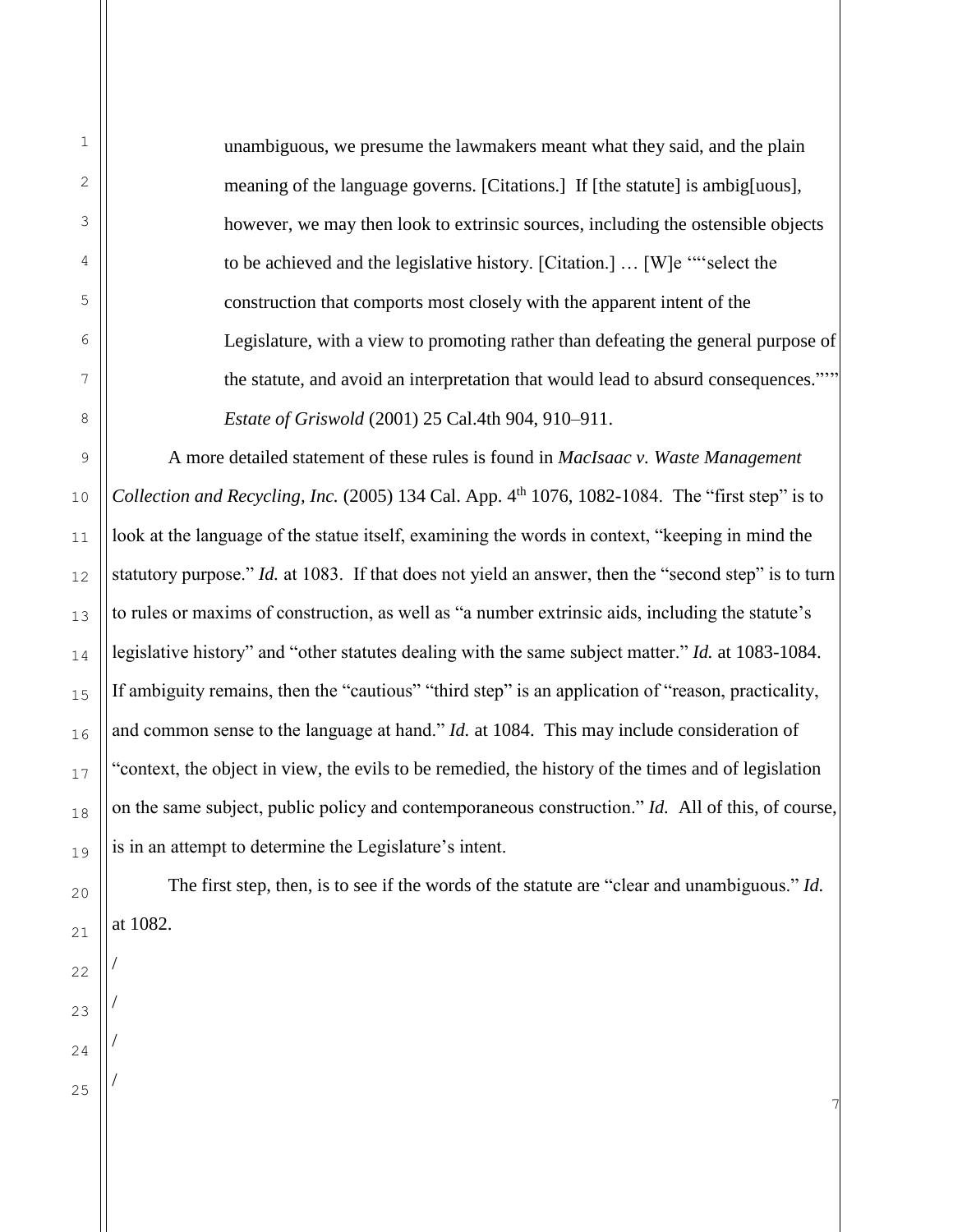2 3 5 6 12 13 14 15 16 17 18 19 20 21 B. The First Step: The Words of the Statute and How the Parties Understand Them. Section 44662 says, in relevant part, (a) The governing board of each school district shall establish standards of expected pupil achievement at each grade level in each area of study. (b) The governing board of each school district shall evaluate and assess certificated employee performance as it reasonably relates to: (1) The progress of pupils toward the standards established pursuant to subdivision (a) and, if applicable, the state adopted academic content standards as measured by state adopted criterion referenced assessments. (2) The instructional techniques and strategies used by the employee. (3) The employee's adherence to curricular objectives. (4) The establishment and maintenance of a suitable learning environment, within the scope of the employee's responsibilities. Petitioners argue that the second clause of  $(b)(1)$  ("and, if applicable...") can only be read to require the school district to evaluate a teacher's performance by including an assessment of how well her students perform on the state's system of standardized tests – the California Assessment of Student Performance and Progress ("CAASPP"). They say this must be part of the formal "Stull evaluation" required by § 44663. They refer to this as a "summative evaluation" and insist it must have "consequences." POB 18:8. Petitioners say that (b)(1) is focused on *outcomes* – how well the students are learning, rather than *inputs* – how well the teacher is teaching. Respondents argue that the second clause of (b)(1) requires a school district to evaluate a

*teacher's performance* as it *reasonably relates* to, *if applicable*, the progress of her pupils towards state adopted academic content standards as measured by the CAASPP. They say the

25

1

4

7

8

9

10

11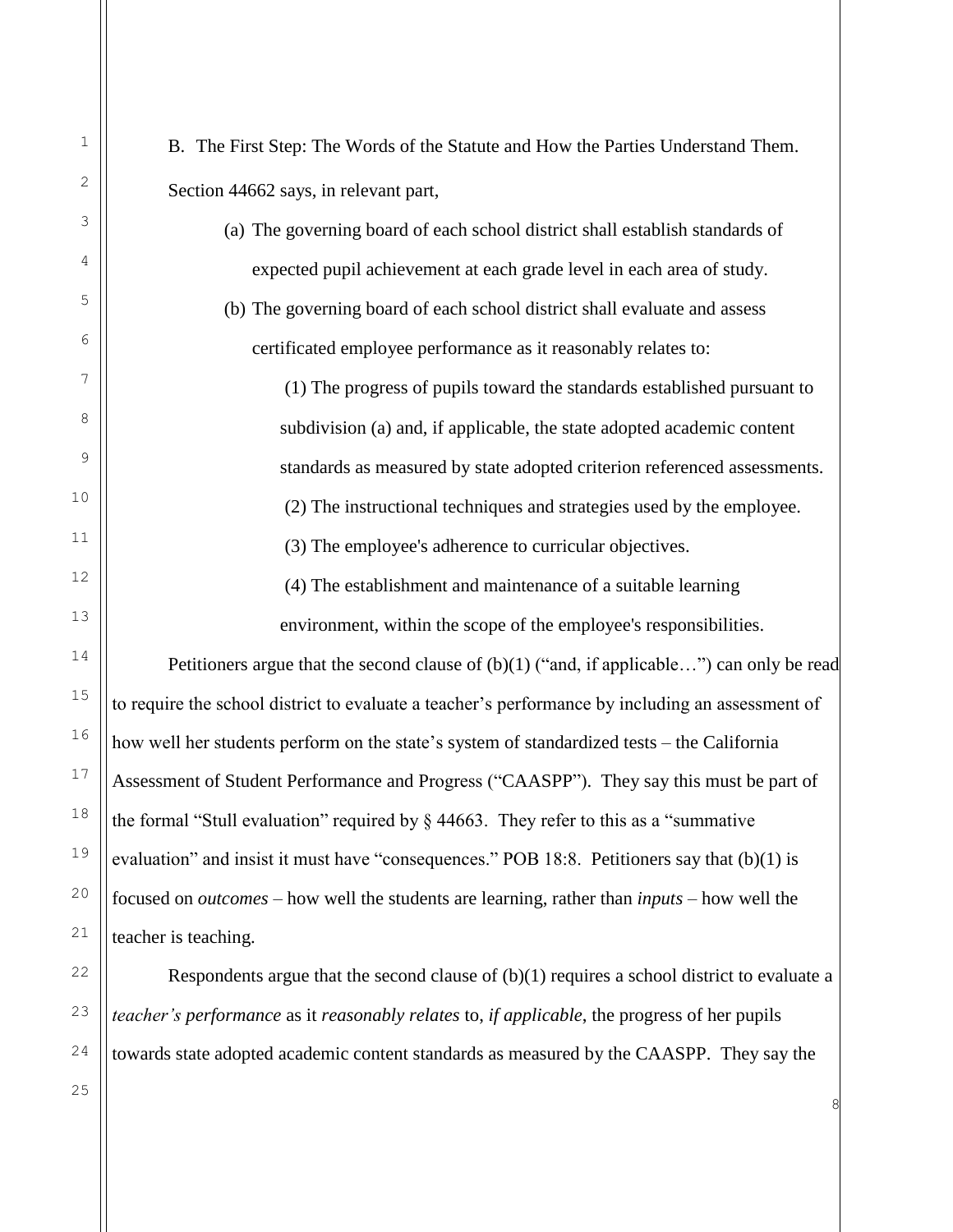italicized words are critical to an understanding of the statute. The focus must be on the performance of the teacher (not the pupils on a standardized test), and that the school districts have discretion to determine how that performance *reasonably relates* to the pupils' progress on those tests. In addition, the school districts have to exercise discretion to determine the extent to which the progress of her pupils on the tests is *applicable* to a given teacher's evaluation.

The statutory language is not crystalline. It does not say (as Petitioners might prefer) "each school district shall assess each teacher, in part, based on the scores his or her pupils achieve on state adopted criterion referenced assessments." Nor does it say (as Respondents might prefer) "each school district shall assess each teacher, in part, based on how he or she uses the scores of his or her pupils on state adopted criterion referenced assessments."

The Court finds that the statute is not "clear and unambiguous." The words do not sufficiently describe the Legislature's intent with respect to the specific, narrow (but important) question raised by this litigation. Thus, the Court takes a second step.

VI. The Second Step: The Evolution of the Statute

In turning to the "second step" it is important to note that the parties have provided very little legislative history. The record lacks the usual committee and floor analyses. That may be, in significant part, because there is little in those documents that illuminates the issue raised by this case.

However, the Court examines all that is available to it to consider the evolution of the statute, the context in which the Legislature has placed the language in question, and certain related statutes. In addition, it has before it some evidence that helps it to understand more fully, what the phrases "reasonably relates" and "if applicable" might mean.

9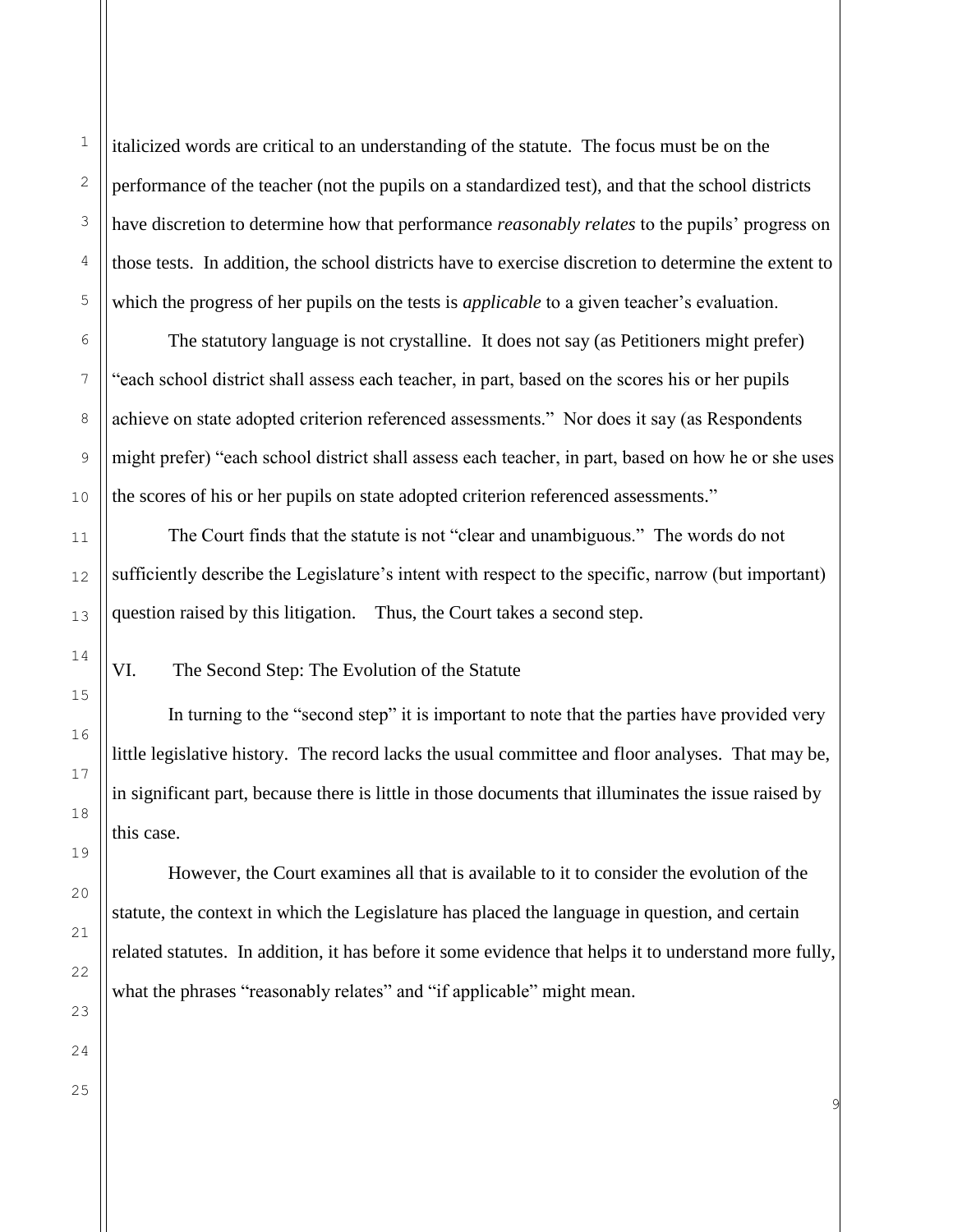## A. The Original Stull Act

The "Stull Act" was originally enacted in 1971 and chaptered as Section 13403 et seq. of the Education Code. (Stat. 1971, ch.361.) Today, those provisions, as subsequently amended, are found in §§ 44660 et seq.

The key provision – in dispute here - was added in 1999. This Opinion and Order focuses principally on that. However, the past is both prologue and context. So the Court begins with a review of the history of the statute.

The 1971 Stull Act had forty sections. Most of those sections either (i) specified the grounds and procedures for the suspension or dismissal of a teacher or (ii) repealed certain sections of the Education Code. Section 40 (Article 5.5) implemented the "intent of the Legislature to establish a uniform system of evaluation and assessment of the performance of certificated personnel within each school district in the state." (Stat. 1971, ch. 361, § 13485.) Section 40 was the origin of the statute at issue today.

Petitioners have submitted a "Report and Analysis" from the Legislative Intent Service. However, they did not include any of the exhibits that appear to have been attached to that "Report and Analysis." So the Court has only the scant conclusions of the attorney who wrote that report. It does not have any of the legislative history itself. Declaration of Joshua S. Lipshutz In Support of Petitioners' Motion for Writ of Mandate or Other Appropriate Relief, ("Lipshutz Declaration"), Ex. 3.

B. The 1975 Amendments

In 1975 § 44662 was amended to read much as it does now: "(a) The governing board of each school district shall establish standards of expected student achievement at each grade level in each area of study. (b) The governing board of each school district shall evaluate and assess certificated employee competency as it reasonably relates to: (1) The progress of students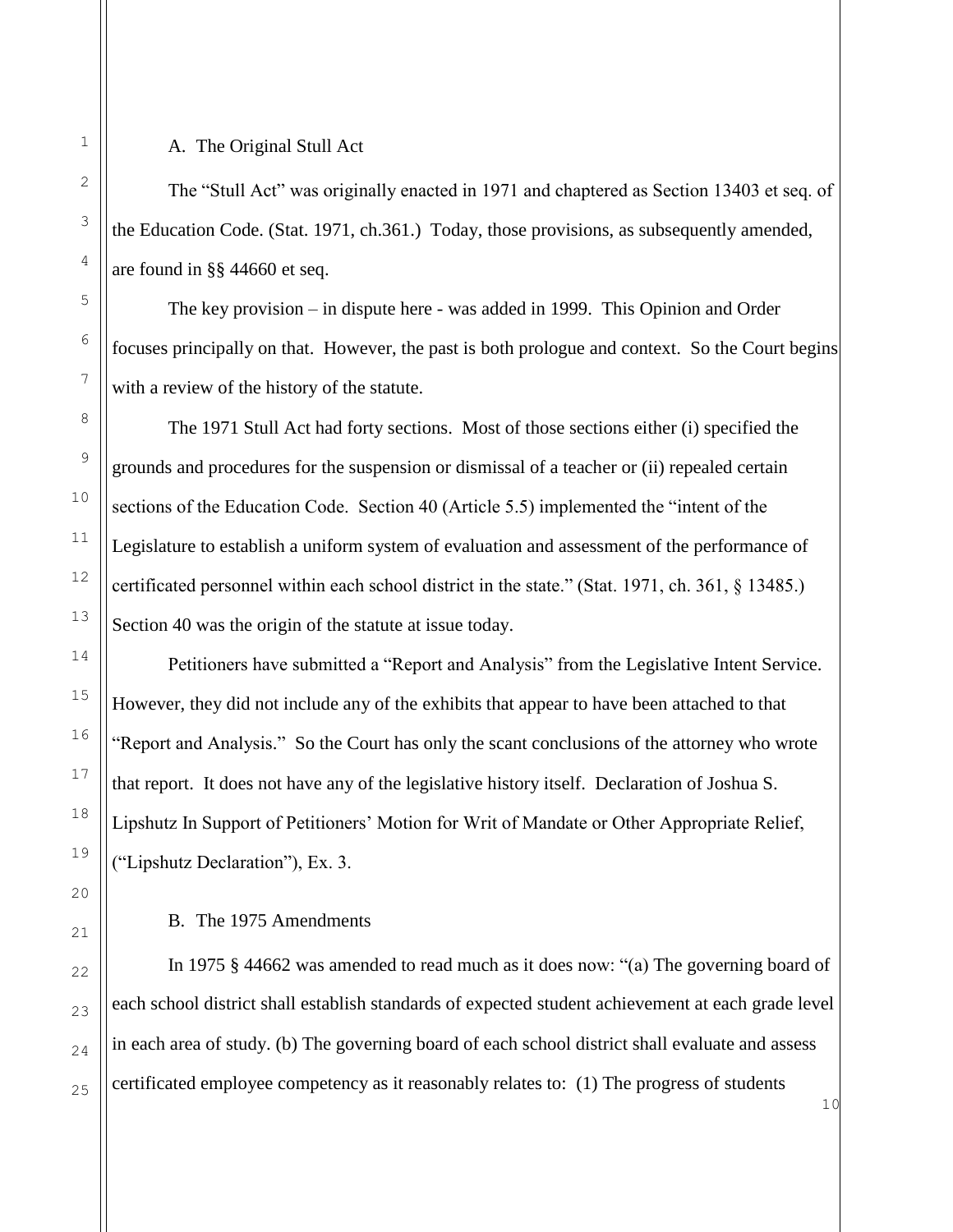| $1\,$            | toward the established standards" Stats.1976, c. 1010, (SB 777). Again, the parties have                                                                                                                                                                                                                               |
|------------------|------------------------------------------------------------------------------------------------------------------------------------------------------------------------------------------------------------------------------------------------------------------------------------------------------------------------|
| $\mathbf{2}$     | provided virtually no legislative history to elucidate this. <sup>5</sup>                                                                                                                                                                                                                                              |
| 3                | The 1975 amendments did not discuss "state adopted academic content standards as                                                                                                                                                                                                                                       |
| 4                | measured by state adopted criterion referenced assessments" $-i.e.$ standardized tests.                                                                                                                                                                                                                                |
| $\mathsf S$<br>6 | C. The 1983 Amendments                                                                                                                                                                                                                                                                                                 |
| 7                | In 1983 other changes were made to § 44662. They seem largely irrelevant to this case.                                                                                                                                                                                                                                 |
| 8                | Deering's California Codes Annotated describes those changes as:                                                                                                                                                                                                                                                       |
| 9                | (1) Substituted "pupil" for "student" in subd (a); and (2) amended subd (b) by (a)                                                                                                                                                                                                                                     |
| 10               | substituting "standards established pursuant to subdivision (a)" for "established                                                                                                                                                                                                                                      |
| 11               | standards" in subd $(b)(1)$ ; (b) substituting subd $(b)(2)$ for former subd $(b)(2)$                                                                                                                                                                                                                                  |
| 12               | which read: "(2) the performance of those noninstructional duties and                                                                                                                                                                                                                                                  |
| 13               | responsibilities, including supervisory and advisory duties, as may be prescribed                                                                                                                                                                                                                                      |
| 14               | by the board, and"; (c) adding subd $(b)(3)$ ; and $(d)$ redesignating former subd                                                                                                                                                                                                                                     |
| 15               | $(b)(3)$ to be subd $(b)(4)$ .                                                                                                                                                                                                                                                                                         |
| 16               | D. The 1995 Amendments                                                                                                                                                                                                                                                                                                 |
| $17$             | In 1995 the Legislature modified $\S$ 44662 by replacing the concept of "competence" with                                                                                                                                                                                                                              |
| 18               | performance." Stats. 1995, c. 392, § 1 (AB 729). That served purposes largely irrelevant to this                                                                                                                                                                                                                       |
| 19               | dispute.                                                                                                                                                                                                                                                                                                               |
| 20               |                                                                                                                                                                                                                                                                                                                        |
| 21               |                                                                                                                                                                                                                                                                                                                        |
| 22               |                                                                                                                                                                                                                                                                                                                        |
| 23               |                                                                                                                                                                                                                                                                                                                        |
| 24<br>25         | <sup>5</sup> Petitioners have included only a letter from Senator Stull to Governor Brown. Lipshutz Declaration, Ex. 4. It<br>makes reference to the importance of "pupil progress" and to a "more detailed analysis of SB 777's provisions,"<br>however the latter is not attached to the Lipshutz Declaration.<br>11 |
|                  |                                                                                                                                                                                                                                                                                                                        |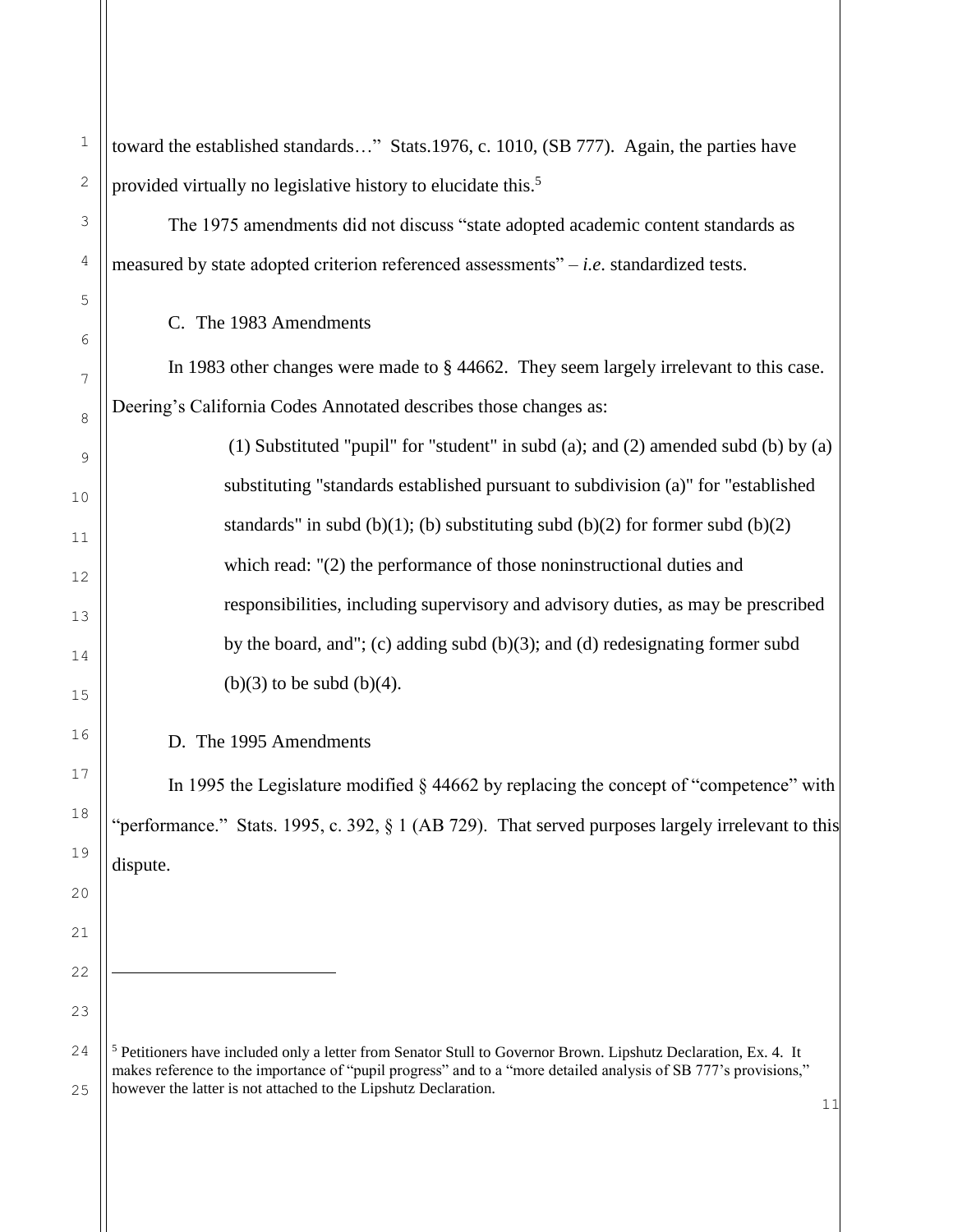## E. The 1999 Amendments

In 1999 the Legislature made the final change -- and the one with which this case is principally concerned. It added to § 44662(b) the phrase, "and, if applicable, the state adopted academic content standards as measured by state adopted criterion referenced assessments."

It is important to note that the bulk of the 1999 legislation (AB 1X) dealt with a different subject. It replaced the "California Mentor Teacher Program" with the California Peer Assistance and Review Program for Teachers." Indeed, the expression of legislative intent contained in Section 1 of AB 1X said, in its entirety,

> It is the intent of the Legislature to establish a teacher peer assistance and review system as a critical feedback mechanism that allows exemplary teachers to assist veteran teachers in need of development in subject matter knowledge or teaching strategies, or both.

It is further the intent of the Legislature that a school district that operates a program pursuant to Article 4.5 (commencing with Section 44500) of Chapter 3 of Part 25 of the Education Code coordinate its employment policies and procedures for that program with its activities for professional staff development, the Beginning Teacher Support and Assessment Program, and the biennial evaluations of certificated employees required pursuant to Section 44664. Stats. 1999 First Extraordinary Session, Ch. 4X (AB 1X).

Again, the parties have not provided any legislative history that might shed light on the meaning of the second clause of § 44662(b)(1). However, Respondents say, "*there is no statement* or analysis in the legislative history, from either the legislative committee's review of the 1999 legislation or from the executive branch, on the addition of this language." JO 11:14-16. Petitioners do not dispute that.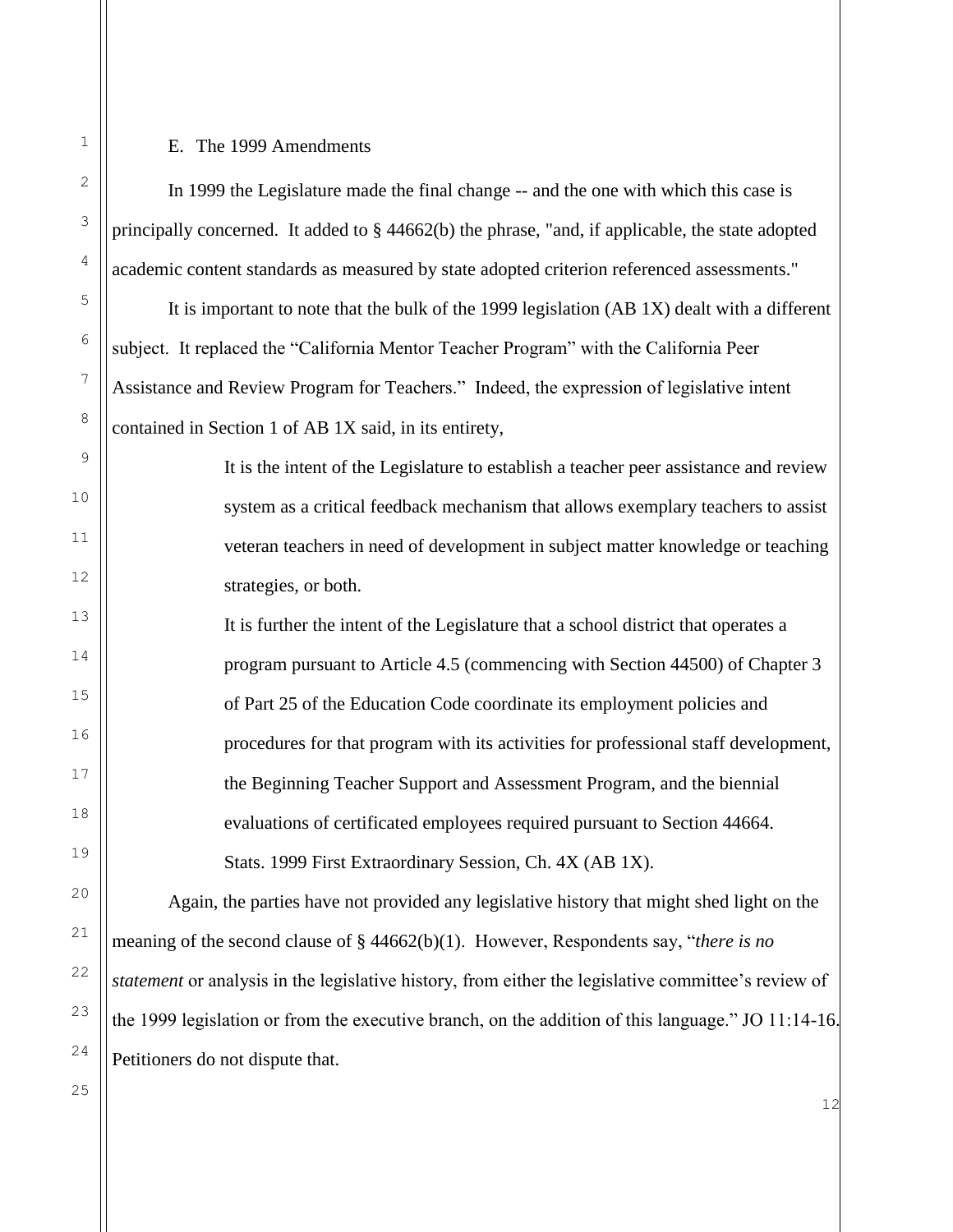13 1 2 3 4 5 6 7 8 9 10 11 12 13 14 15 16 17 18 19 20 21 22 23 24 25 That is something of a "dog that did not bark." If the Legislature were to have changed, so dramatically, the rules for the evaluation of teachers (as Petitioners argue), then the committee or floor analyses would likely have apprised members of that. Indeed, given the controversy over standardized tests, one would expect there to have been considerable debate and public discussion of such a change. This is explored further, below. F. The Stull Act Today As a result, Section 44662 now says, in relevant part, (a) The governing board of each school district shall establish standards of expected pupil achievement at each grade level in each area of study. (b) The governing board of each school district shall evaluate and assess certificated employee performance as it reasonably relates to: (1) The progress of pupils toward the standards established pursuant to subdivision (a) and, if applicable, the state adopted academic content standards as measured by state adopted criterion referenced assessments…. The parties agree that "state adopted criterion referenced assessments" refer to the tests given by the state. Originally, those were the STAR tests.<sup>6</sup> In 2013 the Legislature replaced the ÷, <sup>6</sup> Strictly speaking, the California Standards Tests ("CST") were the tests given as a part of the Standardized Testing and Reporting ("STAR") assessments. But the terms "CST" and "STAR tests" have been used somewhat loosely as interchangeable references. Both usages are found in the material quoted below.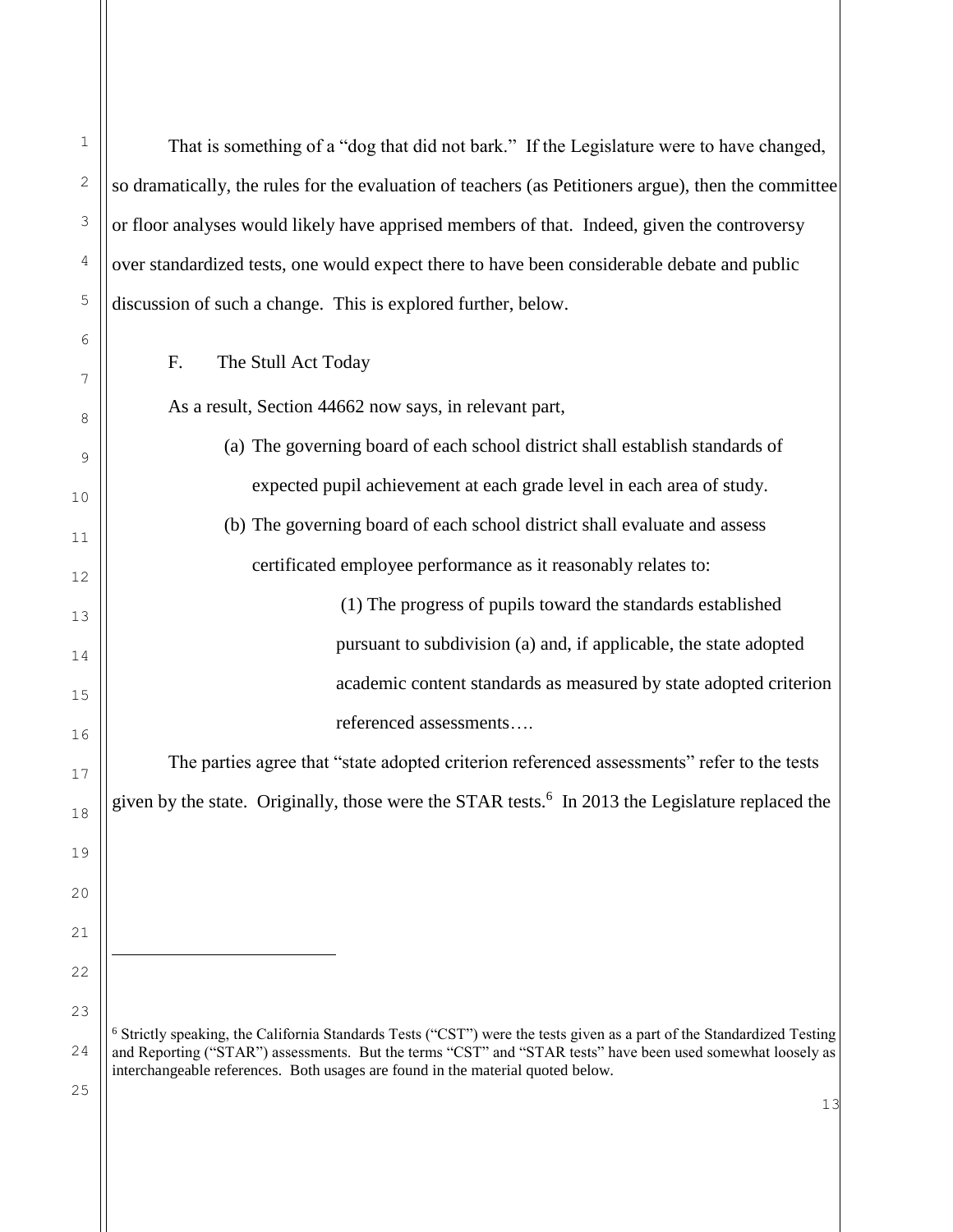STAR tests with the CAASPP tests. Stats 2013 ch 489 (AB 484).<sup>7</sup> The parties often refer to them as "standardized tests" and the Court uses that term as well.

VII. The Second Step: The Context of the Statute

"'…[W]e do not construe statutes in isolation, but rather read every statute "with reference to the entire scheme of law of which it is part so that the whole may be harmonized and retain effectiveness.'" *Clean Air Constituency v. California State Air Resources Bd.* (1974) 11 Cal.3d 801, 814 as quoted in *People v. Pieters* (1991) 52 Cal. 3d 894, 899.

The statutes governing testing of students and the evaluation of teachers are detailed and arcane. But they do provide the context for § 44662 and shed light on the statutory interpretation issue.

A. Section 44661.5

Part of the context here is § 44661.5. It says that in establishing "a uniform system of evaluation and assessment of the performance of all certificated personnel" (§ 44660) a school district and the relevant union may "include any objective standards from … the California Standards for the Teaching Profession if the standards to be included are consistent with this article." § 44661.5.

The California Standards for the Teaching Profession ("CSTP") are developed by California's Commission on Teacher Credentialing. JO 12:3-4. The Commission is established by §44210 et seq. and consists of fifteen voting members, comprising a cross-section of participants in elementary and secondary education plus four members of the public and a

ı.

<sup>&</sup>lt;sup>7</sup> The CAASPP is a "system" of assessments that includes Smarter Balanced Assessments, which in turn includes "Summative Assessments." The last of those is the actual test. POB 8:11-18. For ease of reference, the Court adopts the parties' sometimes usage and writes of the "CAASPP tests."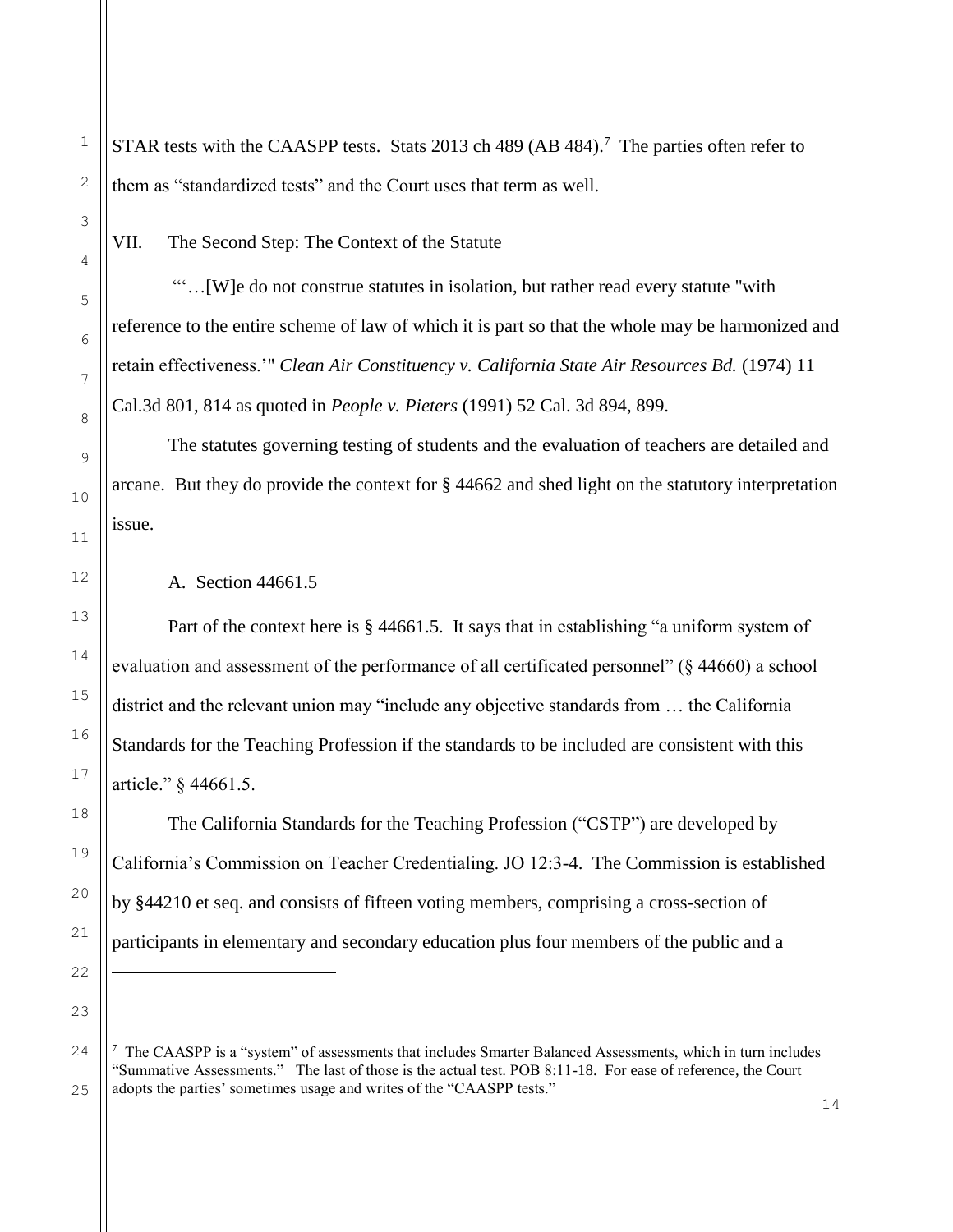college or university faculty member. Its duties are spelled out in § 44225 and include the "establish[ment of] professional standards, assessments, and examinations for entry and advancement in the education profession." §44225(a).

Each of the Respondents uses the CSTP in evaluating their teachers. POB 14:27-15:6. A copy of the 2009 edition of the CSTP is Exhibit 12 to the Lipshutz Declaration. Petitioners describe the CSTP, quoting liberally from Exhibit 12, as follows:

> The CSTP are a set of teacher evaluation standards designed "to serve and support professional educators."…The CSTP standards "are not set forth as regulations to control the specific actions of teachers, but rather to guide teachers as they develop, refine and extend their practice"…."Since their inception in the 1990's, the CSTP have been widely influential in California policy and practice." POB 15:7-11.

Standard 5 of the CSTP addresses "Assessing Student Learning." It does not evaluate teachers based on how their students score on standardized tests. Rather, it focuses on how the teachers use the test (and other) data to "inform instruction" and "monitor student learning." See, POB 16:20-26.

Petitioners argue that the CSTP are not "consistent with this article." PRB 12-13. But Respondents note that § 44661.5 was adopted only five months after the 1999 amendments to § 44662.<sup>8</sup> Presumably, the same committees in the Legislature worked on both § 44661.5 and §44662. Indeed, the bill analysis for the Senate Committee on Education described Section 44661.5 in this way,

j.

<sup>8</sup> Section 44662 was enacted as AB1X and approved by the Governor on April 4, 1999. Section 44661.5 was enacted as AB 292 and approved by the Governor on August 31, 1999.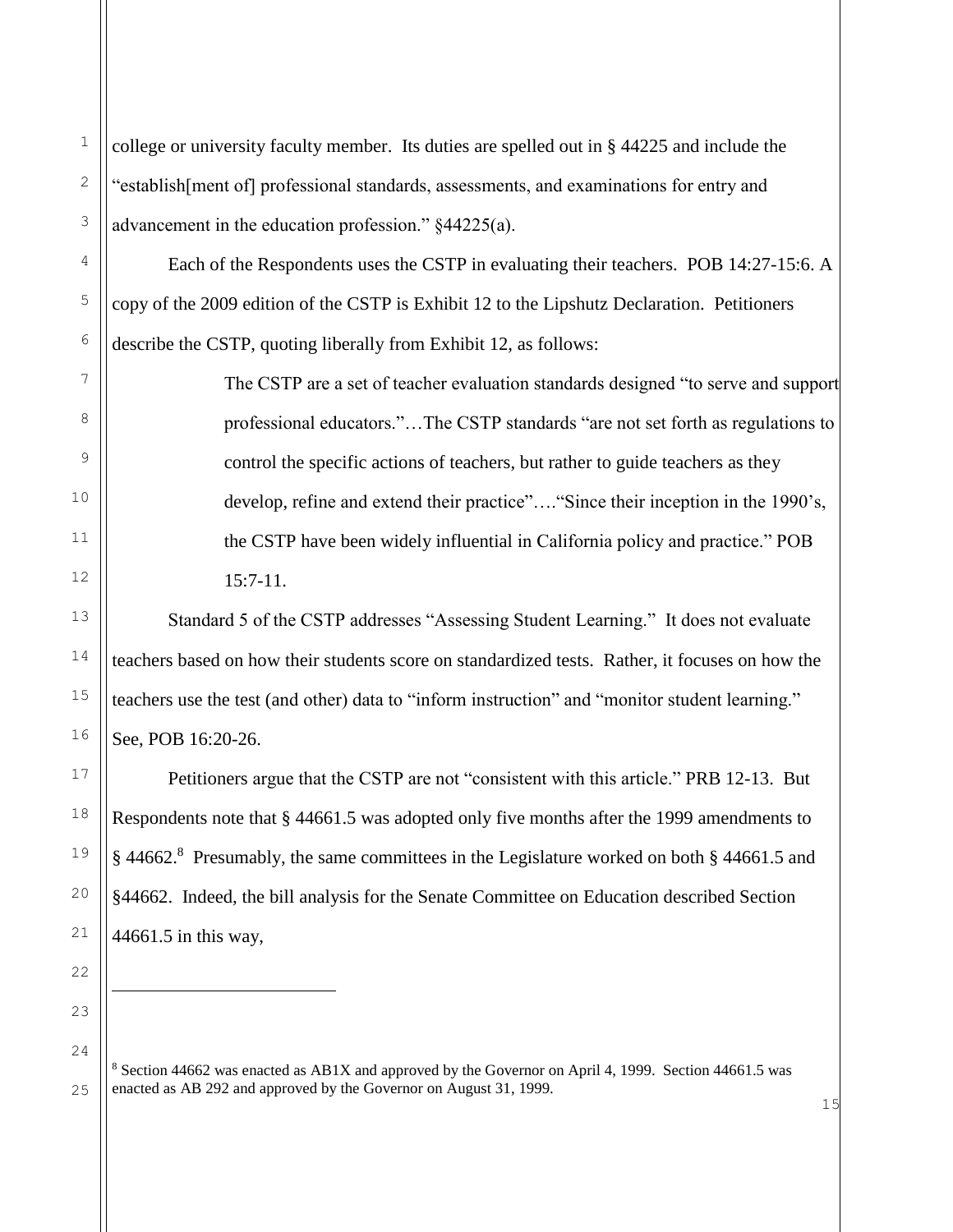Current law (commonly referred to as the 'Stull Act') requires that the governing board of a school district evaluate certificated employee performance as it reasonably relates to, among other things, pupil progress…

This bill:…Authorizes the governing board of a school district to adopt teacher evaluation standards that are consistent with the…California Standards for the Teaching Profession, for use in the biennial teacher evaluation (the 'Stull Act' evaluation.) Declaration of Mark R. Bresee in Support of Joint Request for Judicial Notice ("Bresee Decl."), Exhibit B.

The identical statement was contained in the Senate Floor Analysis. Bresee Decl. Ex. C. Both analyses also advised the legislators: "Purpose: The author proposes to allow the creation of *a unified assessment system* for beginning and experienced teachers by integrating the California Standards for the Teaching Profession and the National Board for Professional Teaching Standards." Bresee Decl. Ex. B and C. (Emphasis added.)

At the very least, § 44661.5 shows the Legislature is well aware of and supports the work of the Commission on Teacher Credentialing.

It is also of some interest that the California Teachers Association and the California Federation of Teachers are listed as supporters of that legislation. *Id.* This is discussed further, below.

The Superintendent of Public Instruction has also endorsed the use of the CSTP for the evaluation of teachers. "Greatness by Design: A Report by State Superintendent of Public Instruction Tom Torlakson's Task Force on Educator Excellence" September 2012 recommends,

1

2

3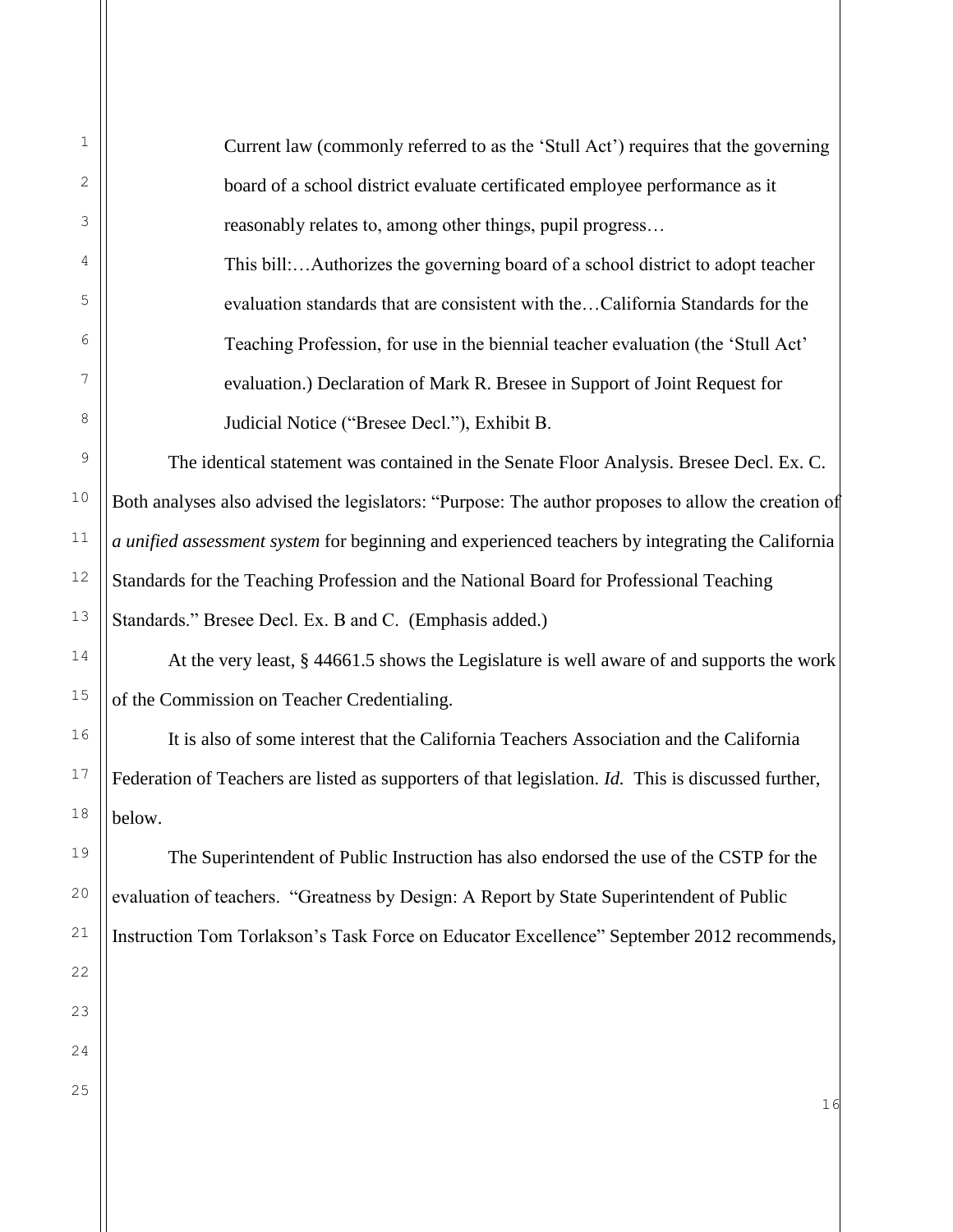"Standards-based evaluations of practice for both initial entry and later personnel decisions should be based upon the California Standards for the Teaching Profession."<sup>9</sup>

So, thirteen years after the 1999 amendments to the Stull Act, the Superintendent of Public Instruction recommended using the CSTP – the standards with which Petitioners take issue here. As discussed below, each of the Respondent school district follows the Superintendent's recommendation and uses the CSTP.

There is no evidence that the Legislature has revised (or sought to revise) § 44661.5 in any manner that suggests disapproval of the California Standards for the Teaching Profession as adopted by the Commission on Teacher Credentialing and as supported by the Superintendent of Public Instruction.

#### B. AB 484

Until 2013, the standardized test administered to students was the STAR test – which was aligned with the federal No Child Left Behind Act. JO 21:16-20; POB 8:4-7. On October 2, 2013 the Governor signed AB 484 which replaced the STAR test with the CAASPP test. That is aligned with the Common Core State Standards. JO 21:16-20.

Petitioners have pointed to nothing in AB 484 that suggests the CAASPP is intended to be used in Stull evaluations in the manner they assert. To the contrary, § 60602.5 describes the legislative intent, with a focus on providing a system of assessments that,

> …where applicable and valid, will produce scores that can be aggregated and disaggregated for the purpose of holding schools and local educational agencies

<sup>9</sup> See page 60 of Exhibit 7 to the Lipshutz Declaration.

÷,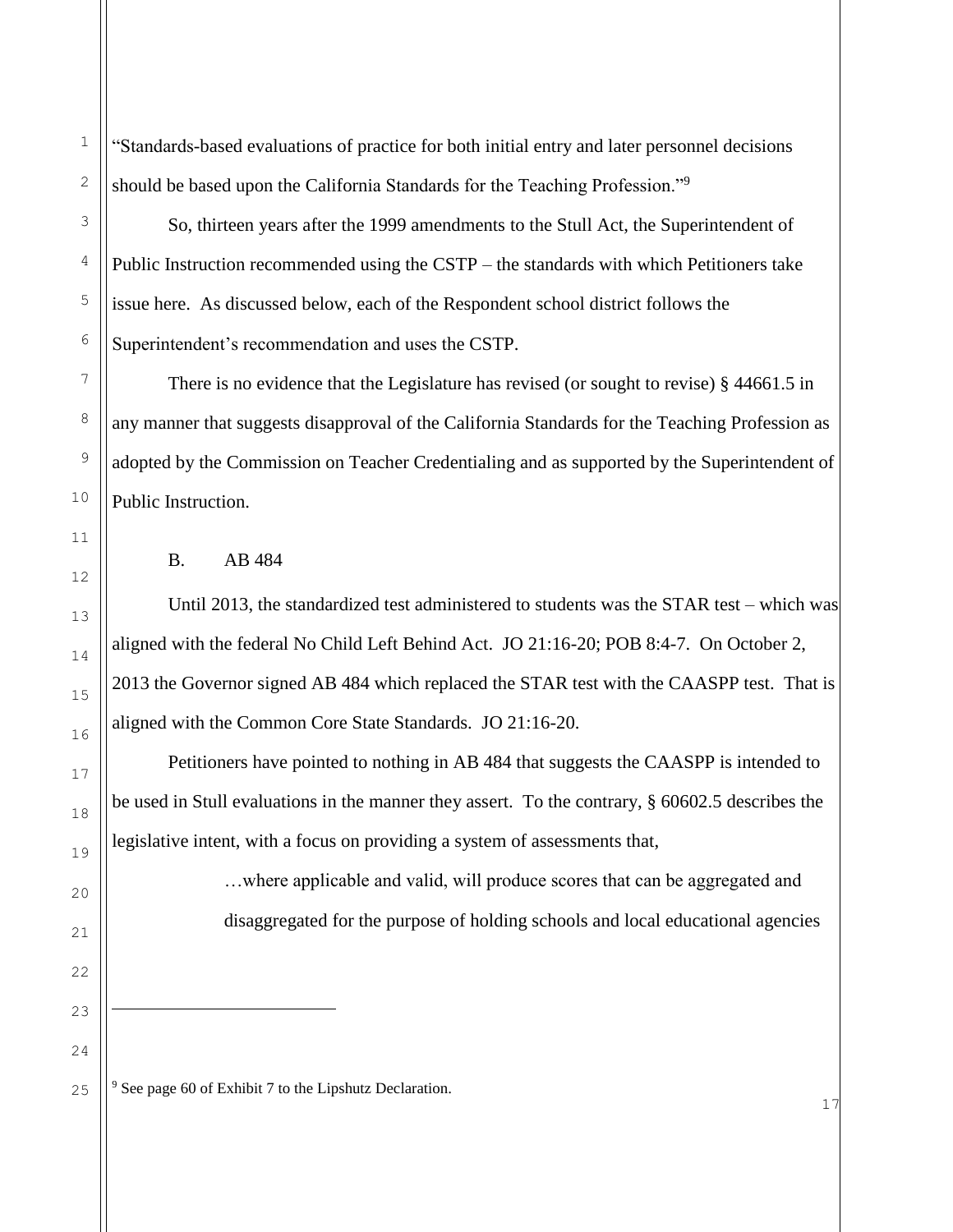accountable for the achievement of all their pupils in learning the California academic content standards… § 60602.5(a)

(2) Provide information and resources to schools and local educational agencies to assist with the selection of local benchmark assessments, diagnostic assessments, and formative tools aligned with the state-adopted California academic content standards. The Legislature recognizes the importance of local tools and assessments used by schools and local educational agencies to monitor pupil achievement and to identify individual pupil strengths and weaknesses. The Legislature further recognizes the role the state may play in leveraging resources to provide schools and local educational agencies with information and tools for use at their discretion…  $§ 60602.5(a)(2)$ .

(4) Provide information to pupils, parents and guardians, teachers, schools, and local educational agencies on a timely basis so the information can be used to further the development of the pupil or to improve the educational program. The Legislature recognizes that the majority of the assessments in the system will generate individual pupil scores that will provide information on pupil achievement to pupils, their parents or guardians, teachers, schools, and local educational agencies. The Legislature further recognizes that some assessments in the system may solely generate results at the school, school district, county, or state level for purposes of improving the education program and promoting the teaching and learning of the full curriculum.  $§ 60602.5(a)(4)$ .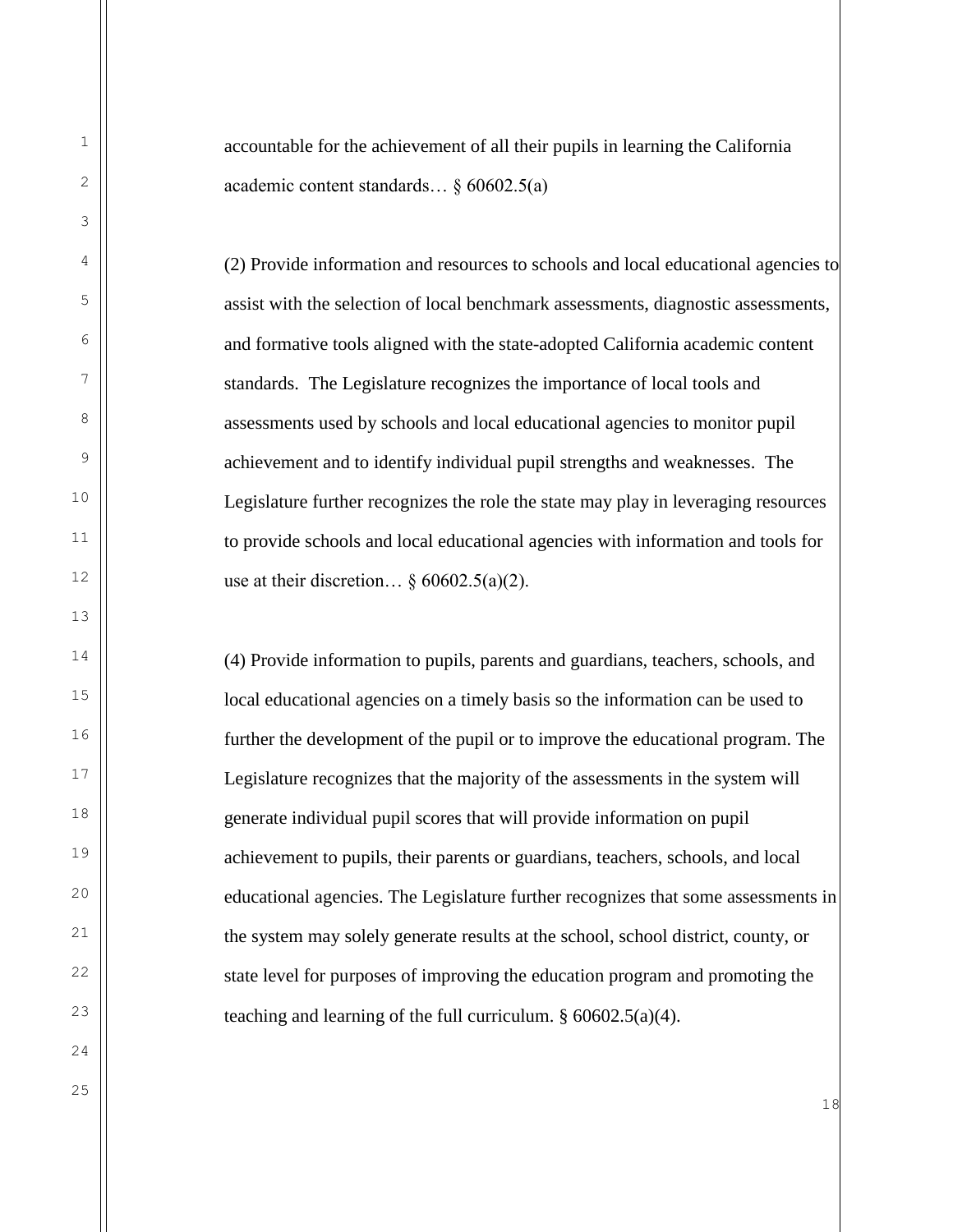The Legislature does not say that the standardized test will be used to evaluate individual teachers. It does not tie the adoption of these test back to the Stull evaluation.

Rather, it speaks of using the tests to evaluate pupils, to give tools to schools and local education agencies ("to monitor pupil achievement and to identify pupil strengths and weaknesses"), to give schools and local education agencies information and tools "for use at their discretion," and to provide information to pupils, parents and guardians, teachers, schools and local educational agencies.

Section 60602.5 speaks generally of "improversing" the educational program"  $(\S60602.5(a)(4))$  and of "improving teaching and learning" ( $\S 60602.5(a)$ ). But it does not make a link between these standardized tests and the Stull evaluation that Petitioners argue is the clear intent of § 44662.<sup>10</sup>

C. Position of the Teachers Unions

In considering the legislative history, it is somewhat instructive to note that (to the extent we have such information in the record) a major teachers association appears to have supported the 1999 legislation that added the second clause of  $\S$  44662(b)(1). No teachers union opposed it. See, Bresee Decl., Ex. B. (California Teachers Association listed as supporter; no unions listed as opposed.)

Yet, Petitioners claim that teachers unions generally oppose efforts to require the use of test scores in the evaluation of individual teachers. For example, paragraph 21 of the Verified

÷,

 $10$  Section 60602.5(a) speaks of "promoting high-quality teaching and learning using a variety of assessment approaches and item types." But the next sentence says these assessments "where applicable and valid" will help to hold schools and local educational agencies accountable for the achievement of all their pupils. It does not say they will help to hold individual teachers accountable.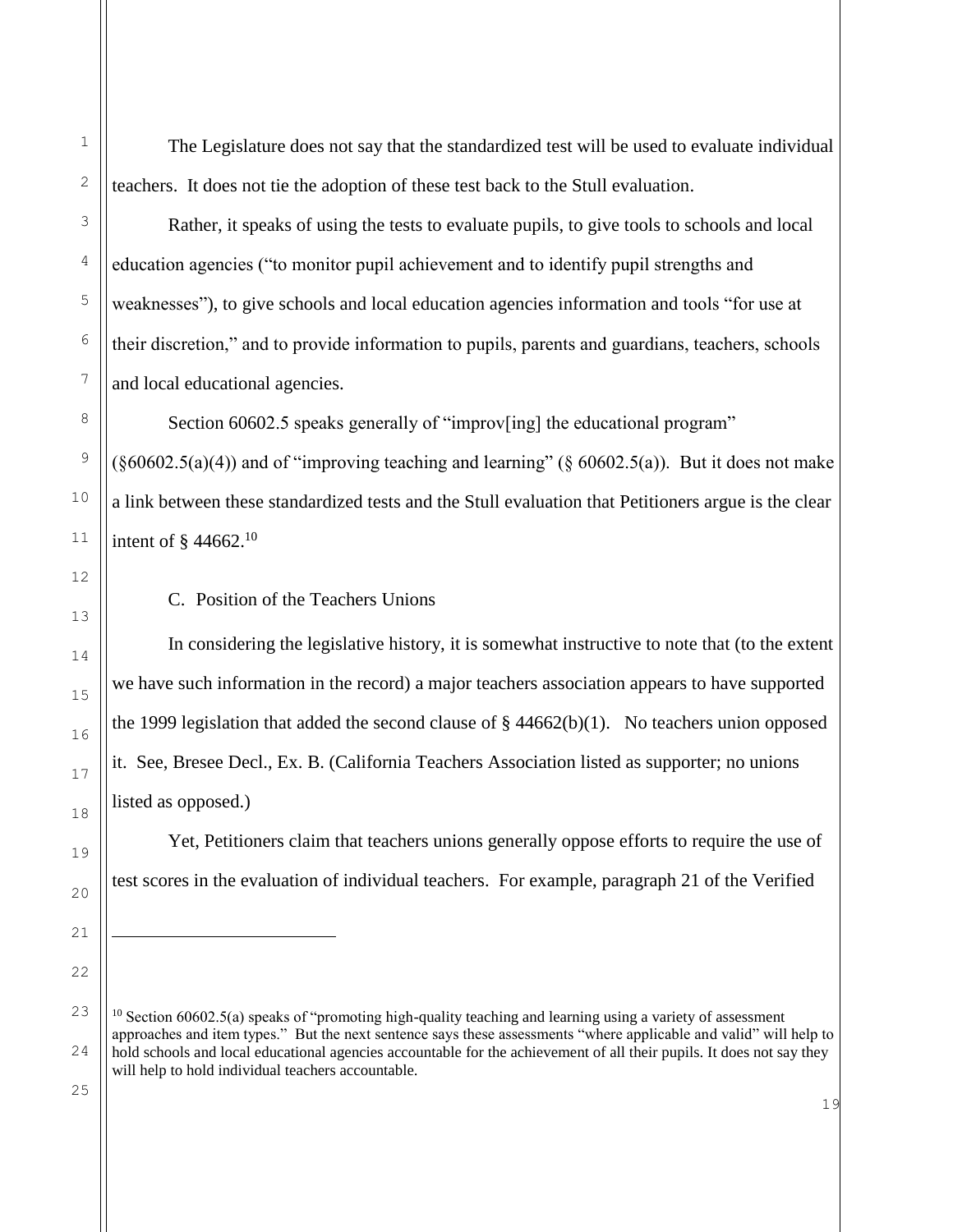1

2

3

4

Petition for Writ of Mandate states that "local teachers unions oppose efforts to enforce the Stull Act's requirement that student achievement on standardized tests be taken into account in evaluating the performance of certificated employees." Paragraph 118 alleges that "Respondents and their local bargaining partners have decided to explicitly prevent such consideration in their collective bargaining agreements." Paragraphs 124 through 166 describe the collective bargaining agreements that, in Petitioners view, proscribe compliance with the Stull Act. At least one of those agreements has, as a party the California Teachers Association, which supported the 1999 amendments to the Stull Act. (Verified Petition, ¶157.)

Similarly, the Verified Petition attaches as Exhibit C the decision of the Los Angeles Superior Court in the case of *Doe v. Deasy*, in which a teachers union (United Teachers Los Angeles) and a school administrators union (Associated Administrators of Los Angeles) were joined as parties adverse to petitioners.<sup>11</sup>

Standardized tests and their use are controversial matters. Had the 1999 amendments to the Stull act required school districts to evaluate each teacher in a "summative evaluation with consequences" based on the test scores of her pupils, it is entirely likely that one or more teachers unions would have opposed that legislation vigorously. The fact that no union is listed in opposition, while not conclusive, is relevant to an understanding of the meaning of the 1999 addition to the law. See, *e.g*. *Smith v. Fair Employment & Housing Commission* (1996) 12 Cal. 4<sup>th</sup> 1143, 1228 (Court looks to organizations supporting Religious Freedom Restoration Act re: legislative intent).

<sup>&</sup>lt;sup>11</sup> The order noted, "UTLA [United Teachers Los Angeles] has expressed hostility toward incorporating student test data in teacher evaluations." (p.10)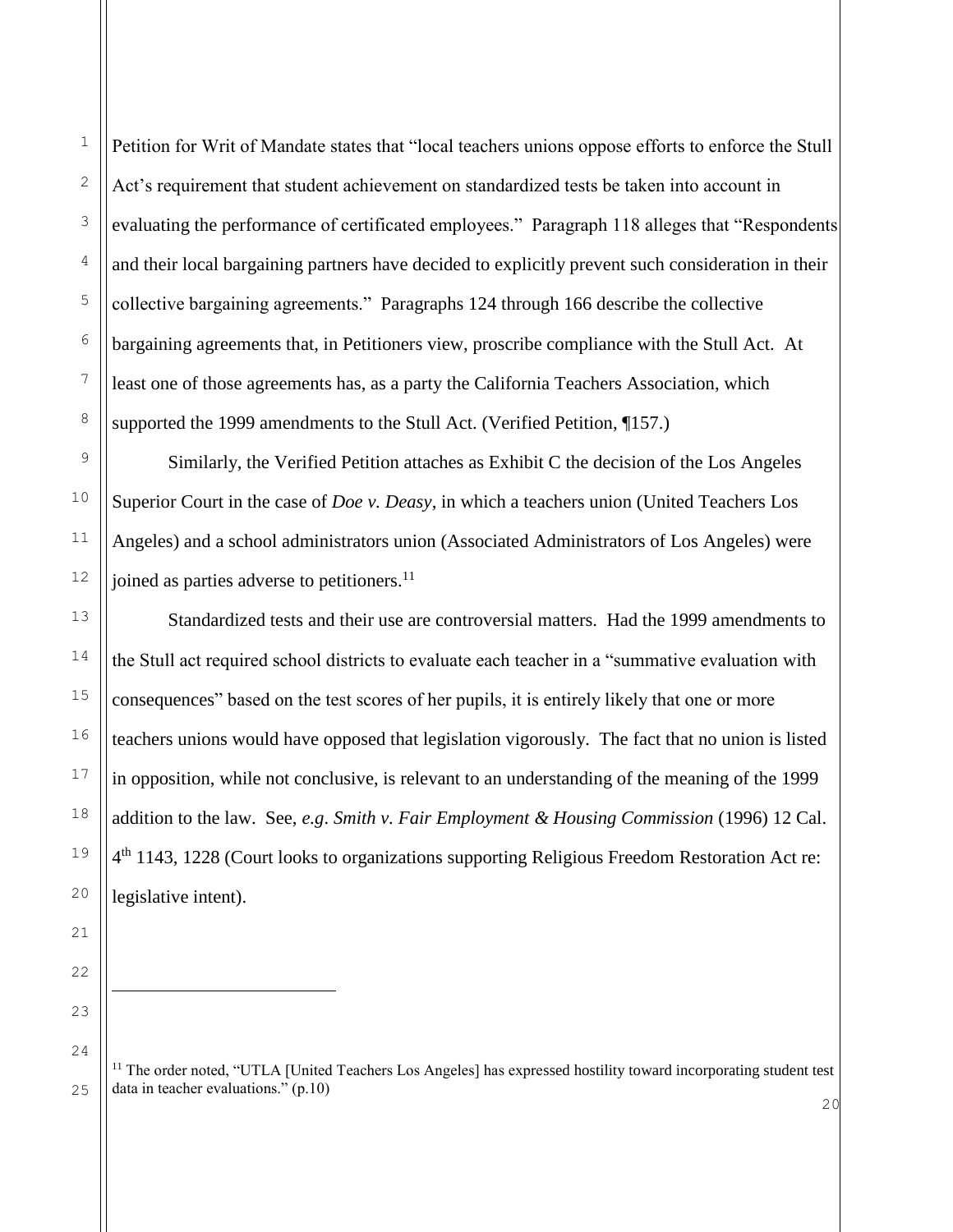D. The Educational Employee Relations Act

Government Code § 3540 et seq. authorizes collective bargaining of certain issues related to the employment of school teachers and administrators. Gov't Code  $\S 3543.2(a)(1)$  says the scope of such collective bargaining shall include "terms and conditions of employment [including] procedures to be used for the evaluation of employees."

It is certainly true, as Petitioners say, that a school board and a teachers union may not collectively bargain an illegal agreement. However, it is of some relevance that the Legislature has expressly permitted bargaining on the subject at issue here. At the very least it suggests there is some discretion in how the law is to be implemented. While not a dispositive "step two" factor, it has some relevance. It also bears on "step three" discussed below.

E. Other State Statutes

Petitioners argue – by way of public policy – that the trend is for other states to require that teacher evaluations include a component based on their students' performance on standardized tests. See Lipshutz Declaration, Ex.  $50^{12}$ 

However, Respondents point to the clarity of the statutes in other states that impose such a requirement. For example,

*Florida:*

(a) A performance evaluation must be conducted for each employee at least once a year… The performance evaluation must be based upon sound educational principles

21

25

1

2

3

4

5

6

7

8

9

10

11

12

13

14

15

16

17

18

19

20

21

÷,

<sup>23</sup> 24  $12$  Although the parties' arguments sometimes veer into questions of public policy that is not what is before the Court. This is not a decision about what policy best serves the public education system and the students who attend its schools. It is a question of what the Legislature has required of school districts. The Court does not indulge in a determination of what policy *it* would set. It seeks, instead, to determine what policy the *Legislature* has set.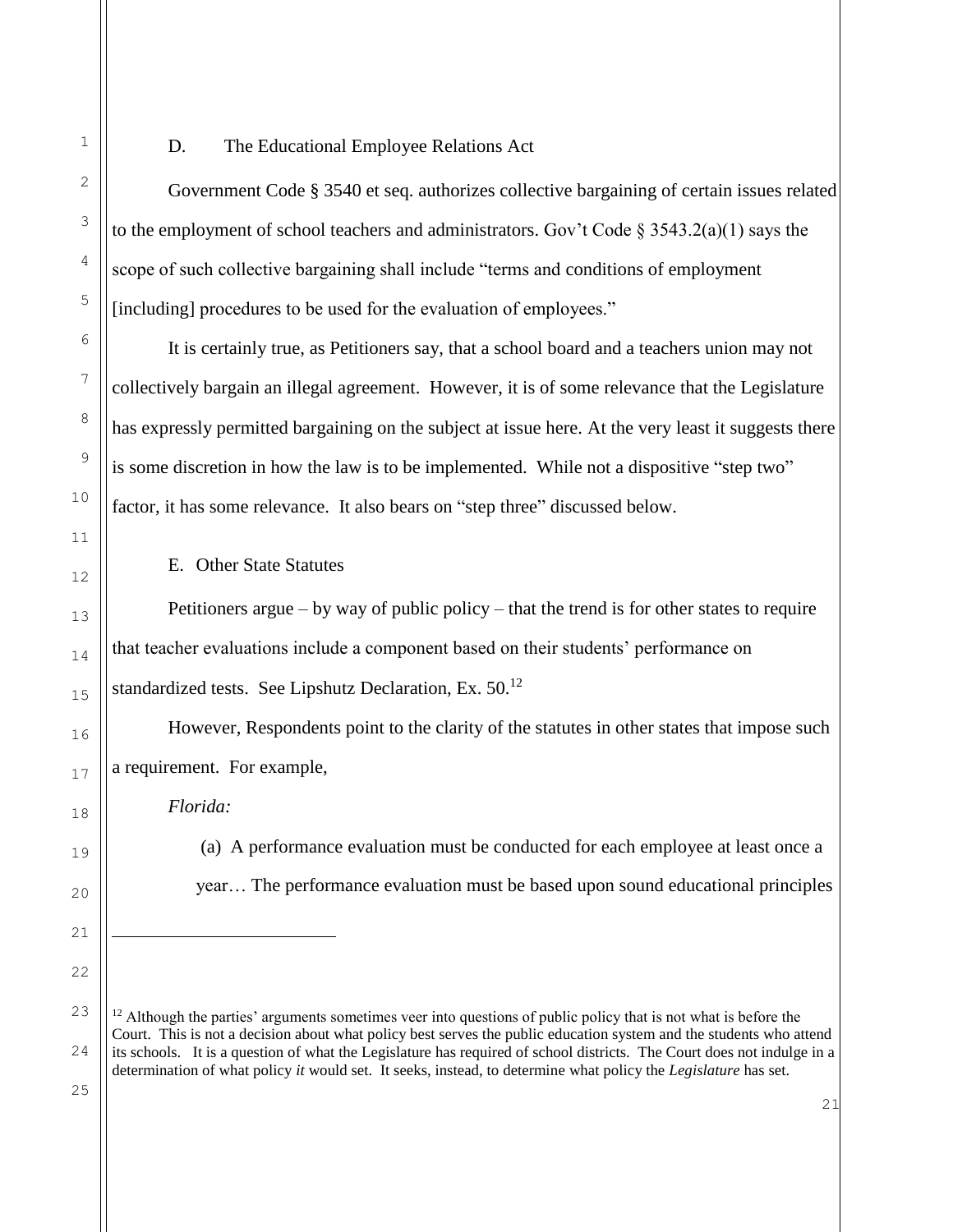| 1  | and contemporary research in effective educational practices. The evaluation criteria                                          |
|----|--------------------------------------------------------------------------------------------------------------------------------|
| 2  | must include:                                                                                                                  |
| 3  | 1. Performance of students. - At least one-third of a performance evaluation                                                   |
| 4  | must be based upon data and indicators of student performance in accordance                                                    |
| 5  | with subsection $(7).^{13}$                                                                                                    |
| 6  | This portion of the evaluation must include growth or achievement data of the                                                  |
| 7  | teacher's students The proportion of growth or achievement data may be                                                         |
| 8  | determined by instructional assignment.                                                                                        |
| 9  | Fla. Stat. Ann. § $1012.34(3)(a)(1)$                                                                                           |
| 10 | Michigan:                                                                                                                      |
| 11 | (2) The board of a school district or intermediate school district or board of                                                 |
| 12 | directors of a public school academy shall ensure that the performance evaluation                                              |
| 13 | system for teachers meets all of the following:                                                                                |
| 14 | (a) The performance evaluation system shall include at least an annual                                                         |
| 15 | year-end evaluation for all teachers. Beginning with the 2015-2016 school                                                      |
| 16 | year, an annual year-end evaluation shall meet all of the following:                                                           |
| 17 | (i) For the 2015-2016, 2016-2017, and 2017-2018 school years,                                                                  |
| 18 | 25% of the annual year-end evaluation shall be based on student                                                                |
| 19 | growth and assessment data. Beginning with the 2018-2019 school                                                                |
| 20 | year, 40% of the annual year-end evaluation shall be based on                                                                  |
| 21 | student growth and assessment data                                                                                             |
| 22 |                                                                                                                                |
| 23 |                                                                                                                                |
| 24 | <sup>13</sup> Subsection (7) refers to "a formula to measure individual student learning growth on the statewide, standardized |

25 assessments in English Language Arts and mathematics."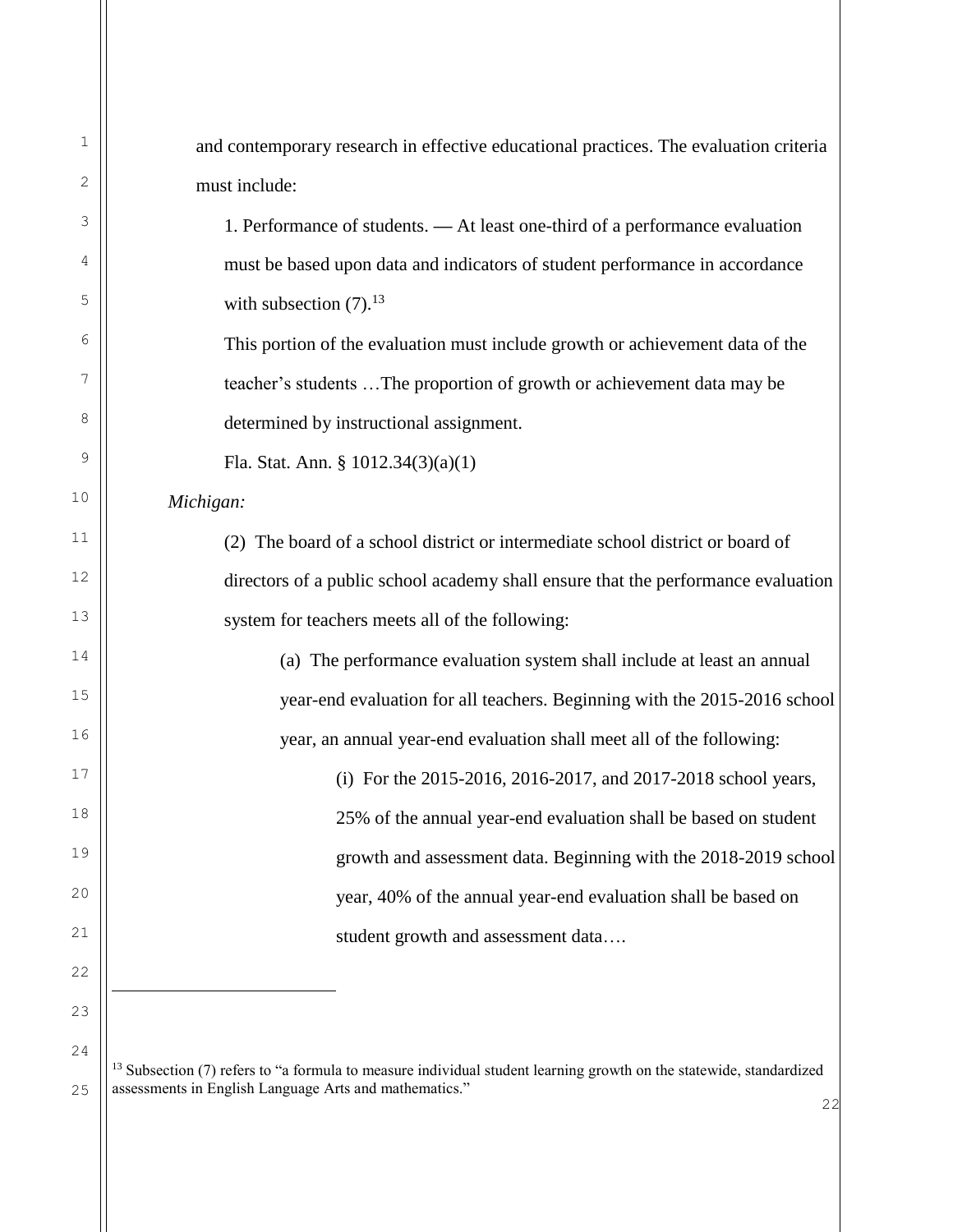## Mich. Comp. Laws Serv. 380.1249(2)(1)(i).<sup>14</sup>

Respondents have a point. If a legislature chooses to require that student test scores be used in the evaluation of teachers, then it may legislate that result clearly.

Here, the Stull Act lacks that clarity. Indeed, the relevant provision of the Stull Act has been on the books for more than fifteen years, and – despite the widespread practice of school districts (including the largest, the Los Angeles Unified School District) not to use test scores in teachers' "summative evaluations" – the California legislature has not sought to "clarify" the law as Petitioners read it.

F. Summary of the Context of the Legislation

Petitioners argue vigorously that the quality of education would be improved if a school district were required to evaluate a teacher in a "summative assessment with consequences" based on her pupil's performance on standardized tests. But that does not answer the question of whether the Legislature wrote that policy into law. The analysis in Sections VI and VII leads to the conclusion that it did not.

Section 44662 is placed in the Education Code immediately adjacent to a statute (§ 44661.5) that encourages the use of the California Standards for the Teaching Profession evaluation factors. Section 44661.5 was enacted only six months after the change to the Stull Act at issue here. And since that time, the Superintendent of Public Instruction has endorsed the use of the CSTP as *the* means of evaluating teachers. Indeed, the 2012 report containing that endorsement casts serious doubt about the viability of the use of standardized tests for the purpose Petitioners urge. (See below.)

j.

<sup>&</sup>lt;sup>14</sup> See also N.Y. CLS Educ. § 3012-d(4)(a)(1); and compare Nevada Administrative Regulation 391.571(1)(c) (evaluation of administrators).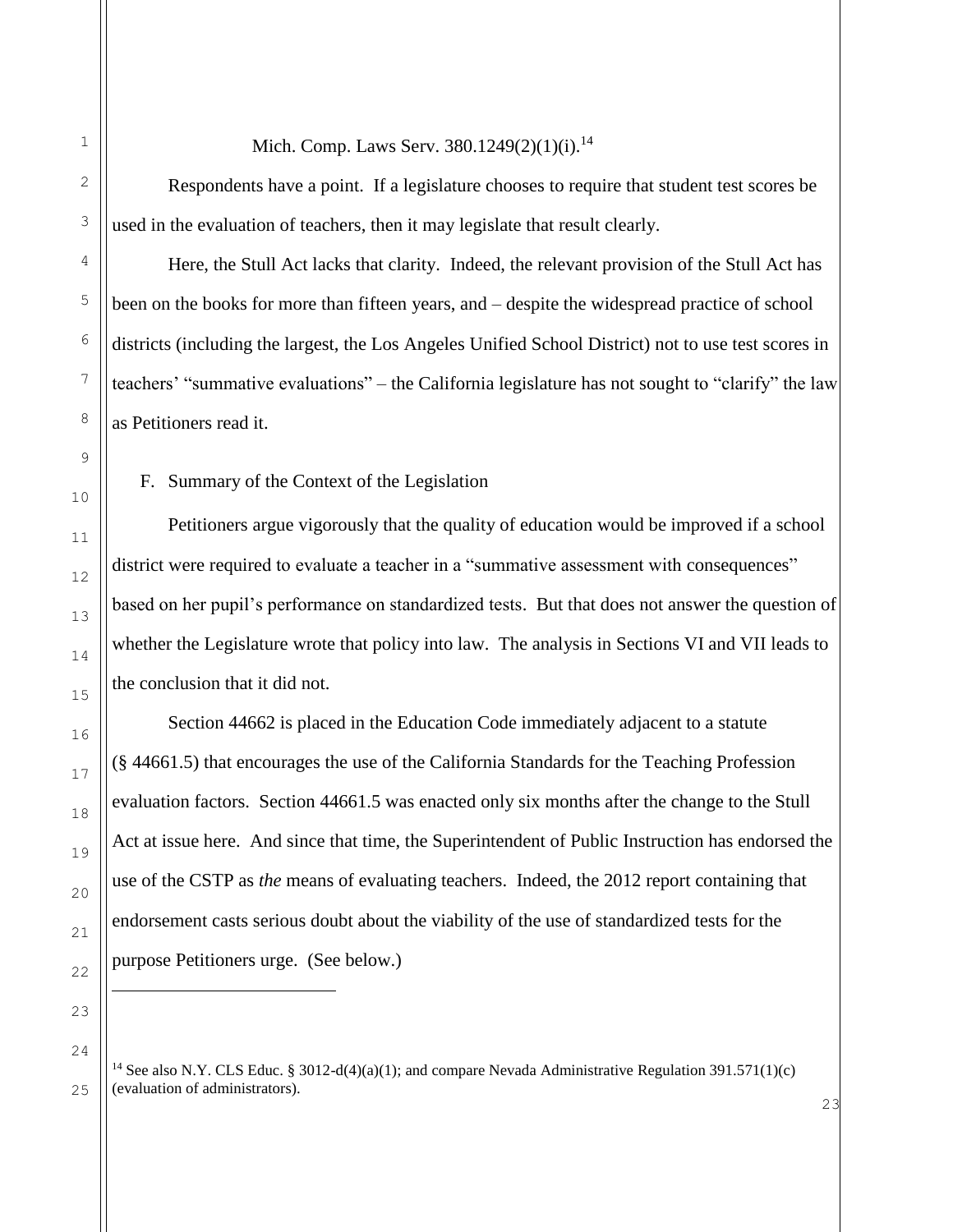ı.

The Education Code also requires the administration of standardized tests. The Legislature endorses many uses of those tests, including evaluating pupils, entire schools and local educational agencies. But it does not say the results should be used to evaluate individual teachers. That omission is relevant.

Indeed, the legislative history of the 1999 amendments is silent on the issue here. If those amendments made the major change in teacher evaluations urged by Petitioners, one would expect the legislative history to have discussed that. Instead, the statute passed with the support of one major teachers union and the opposition of none. That too, is relevant.

In addition, examples from other states show that it is possible to draft a statute more precisely when a legislature wishes to direct school districts to use standardized test results in the evaluation of its teachers.

# VIII. The Second Step: Conclusion

Based on all of this, the Court concludes that the Stull Act does not bear the construction Petitioners seek to place on it. The Stull Act does not require a school district to evaluate each teacher in a "summative evaluation with consequences" no later than thirty days before the end of the school year based on the scores of her individual pupils on the state's standardized tests. It does not create the mandatory duty asserted by Petitioners. The writ of mandate is denied on that ground.<sup>15</sup>

<sup>&</sup>lt;sup>15</sup> Petitioners do not seem to argue that a writ should be granted even if the Court rejects their reading of the statute. However, in the event their argument might be so construed, the following sections explain why such an argument must fail.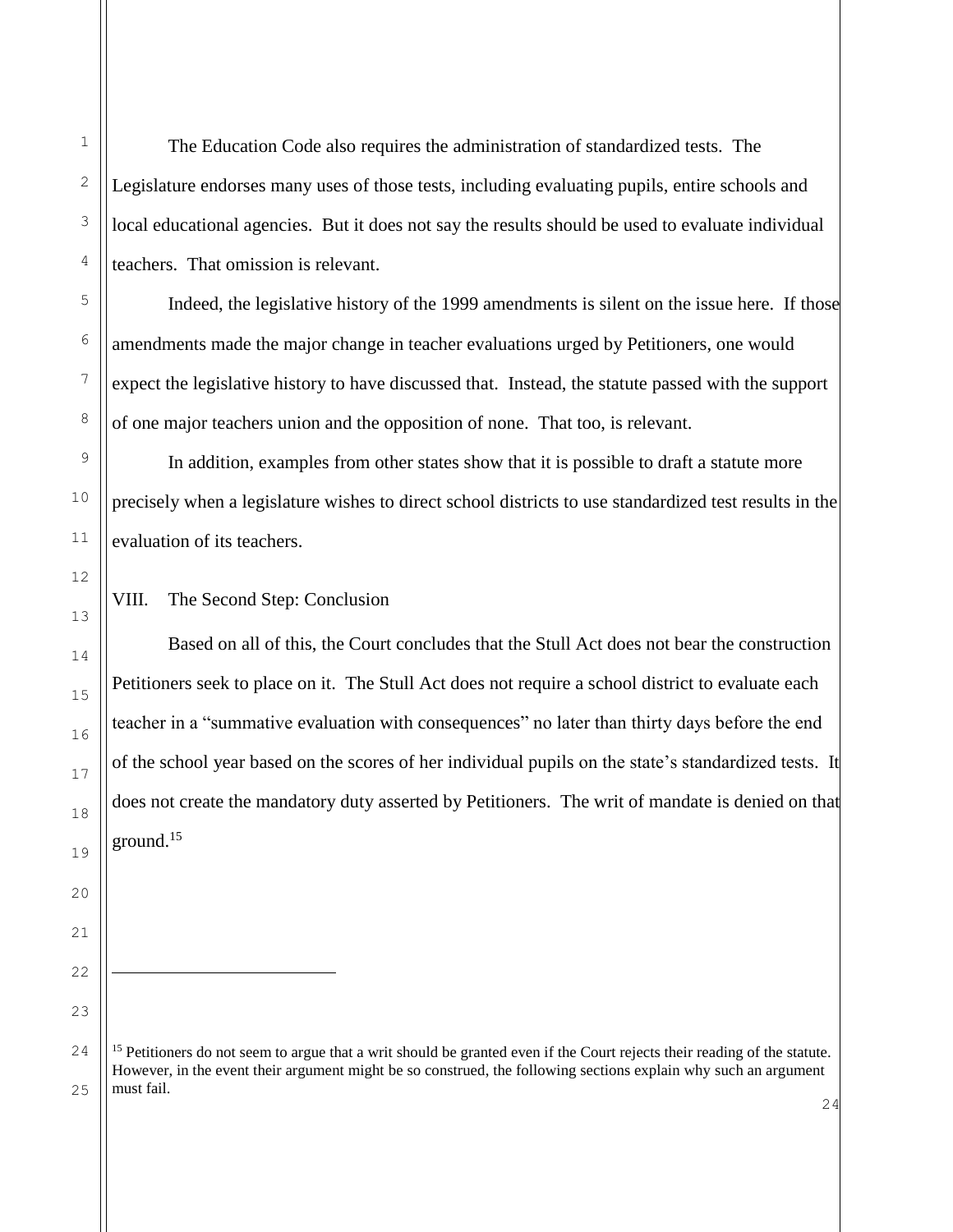IX. The "Third Step": "Reasonably Relates" and "If Applicable"

There is a further ground for denying the writ of mandate Even if the "second step" analysis were not conclusive, Respondents make important arguments relevant to a "third step" analysis that fortify the conclusion that the writ should be denied.

"Statutes must be interpreted, if possible, to give each word some operative effect." (*Walters v. Metropolitan Ed. Enterprises, Inc*. (1997) 519 U.S. 202, 209 [136 L. Ed. 2d 644, 117 S. Ct. 660].) 'We do not presume that the Legislature performs idle acts, nor do we construe statutory provisions so as to render them superfluous.' (*Shoemaker v. Myers* (1990) 52 Cal.3d 1, 22 [276 Cal. Rptr. 303, 801 P.2d 1054].)" *Imperial Merchant Services, Inc. v. Hunt* (2009) 47 Cal.4th 381, 390.

Although Petitioners say the meaning of the Stull Act is "plain," (PRB" 6:3), they do not really come to grips with the phrase "reasonably relates." But since the statute says the school district shall evaluate a teacher's performance "as it reasonably relates to (1) the progress of pupils toward…, if applicable," standardized tests, any determination of Respondents compliance with the statute must examine that phrase.

Respondents contend they comply with the Stull Act by the proper exercise of their discretion. They provide evidence and argument on a number of points that bear on the practical application of the statute to the real world of elementary and secondary education.

A. Lack of a baseline

As noted above, until 2013, the standardized test administered to students was the STAR test – which was aligned with the federal No Child Left Behind Act. (JO 21:16-20.) On October 2, 2013 the Governor signed AB 484 which replaced the STAR test with the CAASPP – which is aligned with the Common Core State Standards. *Id*.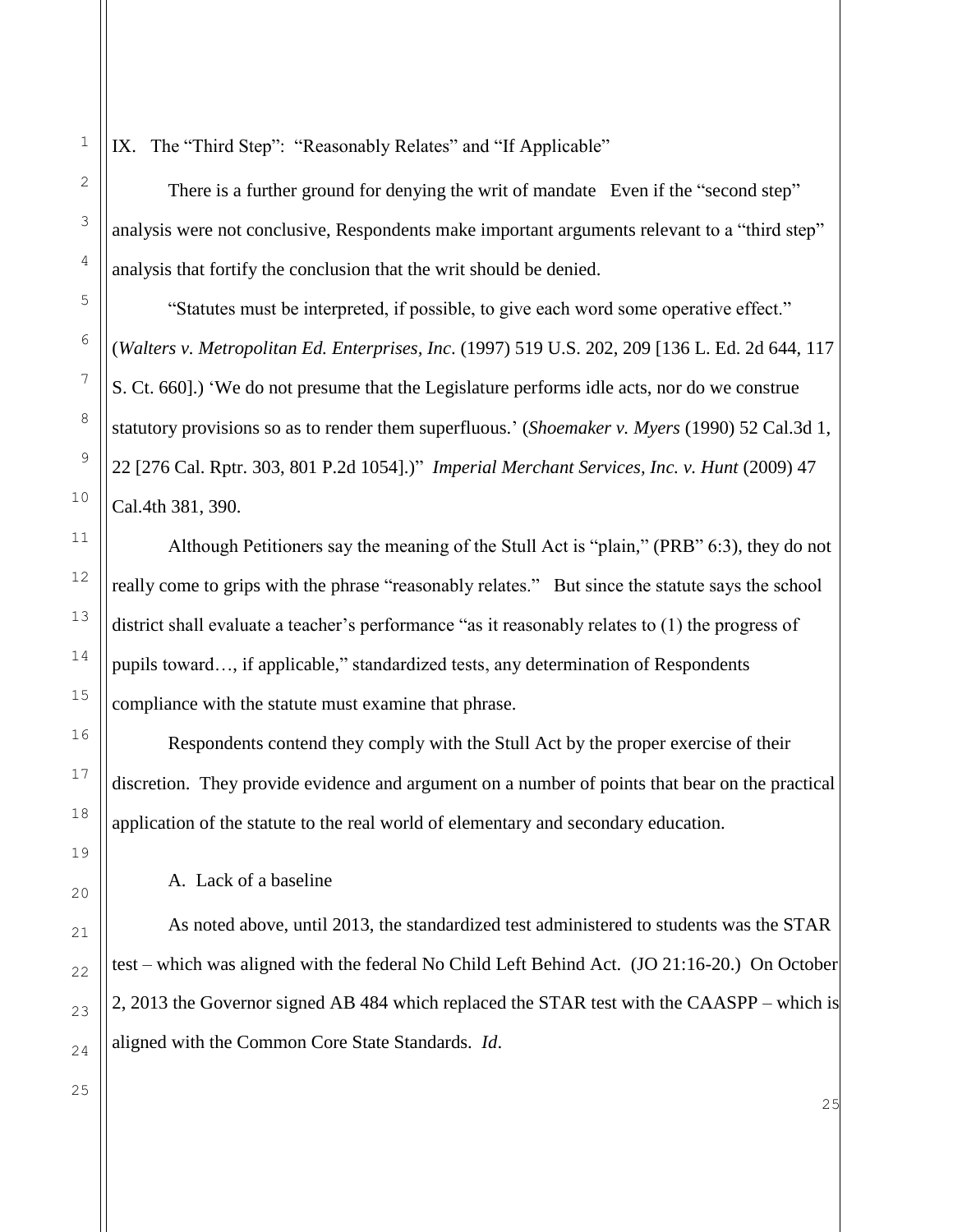| $\mathbf 1$ | AB 484 said that the "transition to new standards-based assessments compromises                     |
|-------------|-----------------------------------------------------------------------------------------------------|
| $\sqrt{2}$  | comparability of results across schools or school districts." $\S$ 52052(e)(2)(F). In effect, the   |
| 3           | results of one standardized test could not simply be compared to the results of another.            |
| 4           | The difficulty in using the new CAASPP is well described in the Declaration of Maribel              |
| $\mathsf S$ | Garcia, Ed. D. Lipshutz Declaration, Exhibit 23. Dr. Garcia describes the transition from the       |
| 6           | STAR test to the CAASPP. She observes that,                                                         |
| 7           | "State assessment of pupil progress and performance has changed under                               |
| 8           | CAASPP. The District has been informed by the California Department of                              |
| 9           | Education that in light of the significant change in what students must learn under                 |
| 10          | the Common Core State Standards, the state testing has also significantly                           |
| 11          | changed. $Id. \P6$ ."                                                                               |
| 12          | More important, Dr. Garcia states,                                                                  |
| 13          | "The District was informed by the California State Superintendent of Public                         |
| 14          | Instruction that because 2015 is the first year of the new [CAASPP] tests and                       |
| 15          | because they are substantially different from previous tests, the results will serve                |
| 16          | as a baseline from which to measure future progress and are not to be compared to                   |
| $17$        | CST [STAR] results." $Id. \P$ 7.                                                                    |
| 18          | There seems little disagreement that, to the extent one considers standardized test results,        |
| 19          | the key criterion is not a student's score on a test, but how the teacher has helped to change that |
| 20          | student's score from prior years. The criterion is the delta; the difference that teacher has made. |
| 21          | Since the State has changed the standardized test and said that the STAR test cannot be             |
| 22          | compared to the CAASPP, there appears to be no baseline from which to measure the delta.            |
| 23          | This, Respondents say, bears significantly on the statutory phrase "reasonably related."            |
| 24          | If one cannot measure the delta, then a CAASPP score, standing alone, is not "reasonably            |
| 25          | 26                                                                                                  |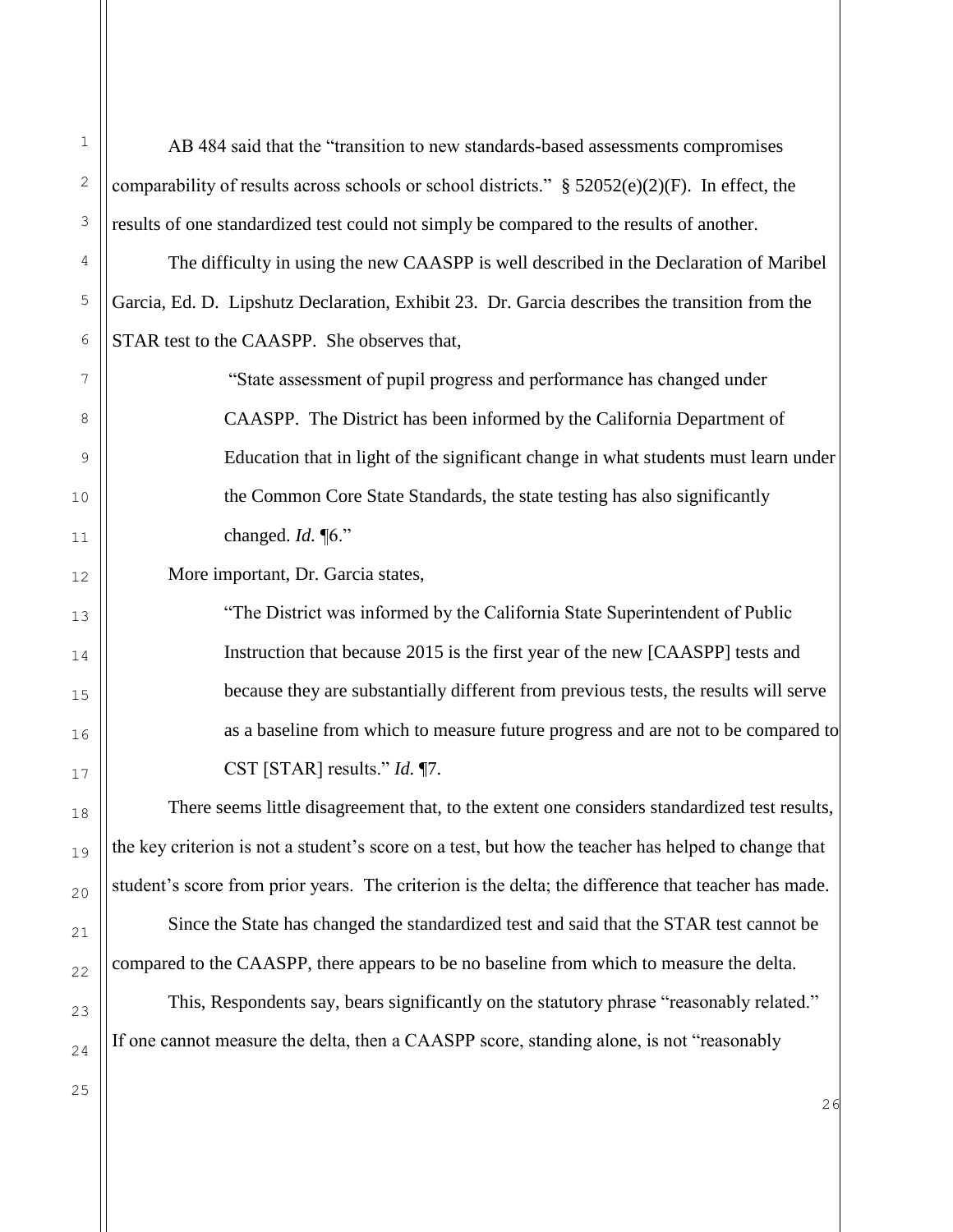related" to a teacher's performance. Respondent school districts did not violate the Stull Act by failing to use a datum (a 2015 test score) that allows only incomplete analysis.<sup>16</sup>

B. Lack of a regression tool

Respondents make another point. Many factors affect a student's performance on a test. As just noted, the key criterion is the delta – the difference a given teacher makes. A standardized test score does not, by itself, isolate that delta. It is a summation of many factors that affects a student's performance. That may include the quality of the teachers the student had in prior years, what social stresses are affecting his performance, whether language difficulties affect his ability to learn or to complete the test and so on.

The Assistant Superintendent of Secondary Education of the Upland Unified School District, Alex Ruvalcaba, addressed this, in part, in his declaration,

> 10. Upland knows of no effective and reliable method to directly use student achievement on criterion-referenced assessments in evaluating teacher performance in part[] because the State provides no statistical method to disaggregate teacher effectiveness from other internal and external factors affecting student achievement. In addition, Upland knows of no statistical method to determine which certificated staff during a student's career, has negatively or positively influenced a particular achievement score. 11. For example, in mathematics, test results provided to Upland do not allow the District to disaggregate weaknesses at the course level. Thus, for eleventh grade

students, it would not be possible to determine whether any strengths or

<sup>16</sup> As of the time of trial, the 2016 test scores were not yet available.

÷,

1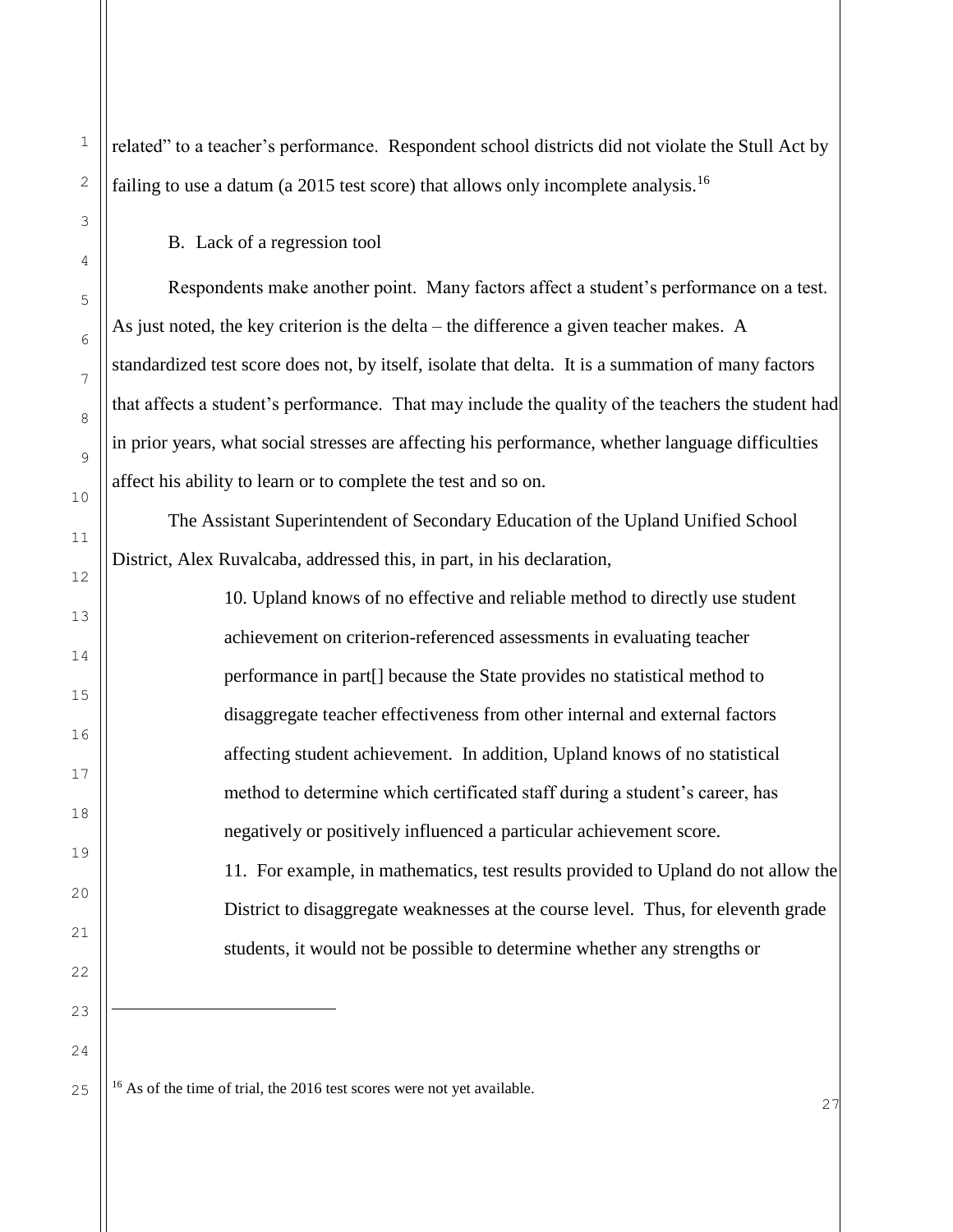weaknesses were attributable to that student's ninth, tenth or eleventh grade math course.

12. As a further example, for English-Language Arts, students are assessed on understanding of several types of texts. Thus, if a particular assessment includes a non-fiction text on the Revolutionary War which assesses that student's understanding of the text, Upland has no tools to determine whether a favorable or unfavorable test result is attributable to that student's English or History courses. Lipshutz Declaration, Ex. 44.

Educators speak of "value added" by a school. "Value added models" try to isolate how much (or little) that school is contributing to a cohort's education. These are regression models that try to factor out extraneous variables and give proper weight to relevant variables.

Petitioners insist the Court look to the *Doe v. Deasy* case. That case raised a similar issue with respect to the Los Angeles Unified School District ("LAUSD"). But there, as described in Los Angeles Unified School District v. Superior Court (2012) 228 Cal. App. 4<sup>th</sup> 222, the LAUSD was developing a regression model, called "Academic Growth Over Time" or "AGT."

> Working with a research center at the University of Wisconsin-Madison, and after obtaining input from various other experts and interested parties, the District has developed the AGT metric in an attempt to measure the effect of its teachers on student standardized test (i.e., CST) performance. The AGT scores are based on a "value-added" methodology and are derived by comparing students' *predicted* CST scores with their *actual* scores. The predicted score is based on students' past performance on the CST, as well as on a host of sociodemographic and other factors, such as gender, race, English language learner status, and special education status. An AGT score is assigned using a five-point scale reflecting student performance: (1) far below predicted, (2) below predicted, (3) within the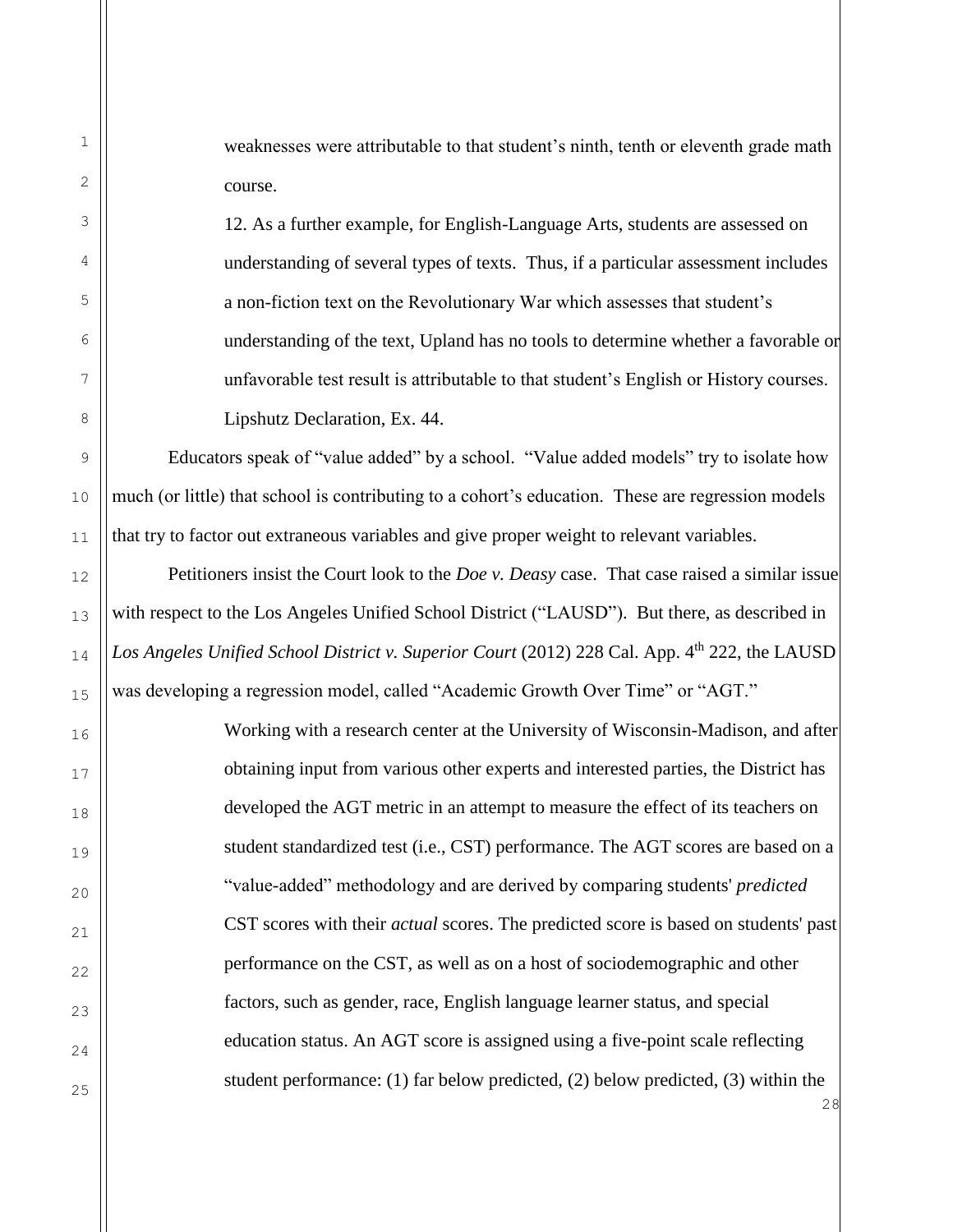| 1  | predicted range, (4) above predicted, and (5) far above predicted. Los Angeles                                                                                           |
|----|--------------------------------------------------------------------------------------------------------------------------------------------------------------------------|
| 2  | Unified School District, 228 Cal. App. 4th at 232.                                                                                                                       |
| 3  | Petitioners say that such a tool could be used to isolate the value added by a teacher and                                                                               |
| 4  | then bring Respondents into compliance with the Stull Act. <sup>17</sup> But even after <i>Doe v. Deasy</i> , the                                                        |
| 5  | LAUSD still does not use the AGT in the way Petitioners urge here. The Court of Appeal said,                                                                             |
| 6  | In November 2012, the District and UTLA concluded an agreement regarding the                                                                                             |
| 7  | use of AGT scores and other matters relating to the evaluation of teachers. The                                                                                          |
| 8  | agreement provides that "[i]ndividual AGT scores (as distinguished from the                                                                                              |
| 9  | school-level AGT results) are to be used solely to give perspective and to assist in                                                                                     |
| 10 | reviewing the past CST results of the teacher, and shall neither form the basis for                                                                                      |
| 11 | any performance objectives/strategies nor be used in the final evaluation. Los                                                                                           |
| 12 | Angeles Unified School District, 228 Cal. App. 4 <sup>th</sup> at 233 (emphasis added). <sup>18</sup>                                                                    |
| 13 | So even a very large school district – with the resources to develop and deploy a                                                                                        |
| 14 | regression model – does not use it in the "final evaluation" of a teacher.                                                                                               |
| 15 | Indeed, Petitioners themselves submitted a report by the Superintendent of Public                                                                                        |
| 16 | Instruction that contained these cautions:                                                                                                                               |
| 17 | There are many ways to measure student achievement and progress. Prominent                                                                                               |
| 18 | among the approaches being discussed are value-added models (VAM) –                                                                                                      |
| 19 | statistical methods for examining change in students' test scores over time. When                                                                                        |
| 20 | linked to individual teachers, they are often described as measuring teacher                                                                                             |
| 21 |                                                                                                                                                                          |
| 22 |                                                                                                                                                                          |
| 23 | <sup>17</sup> Petitioners do not take the position this is the only way that compliance can be attained. That, they say, is within<br>the discretion of each Respondent. |

29 <sup>18</sup> The Supplement to the collective bargaining agreement between the Los Angeles USD and the UTLA is Exhibit  $F$ to the January 25, 2016 Declaration of Mark Bresee. The passage cited by the Court of Appeal is found at page 3, ¶e.

24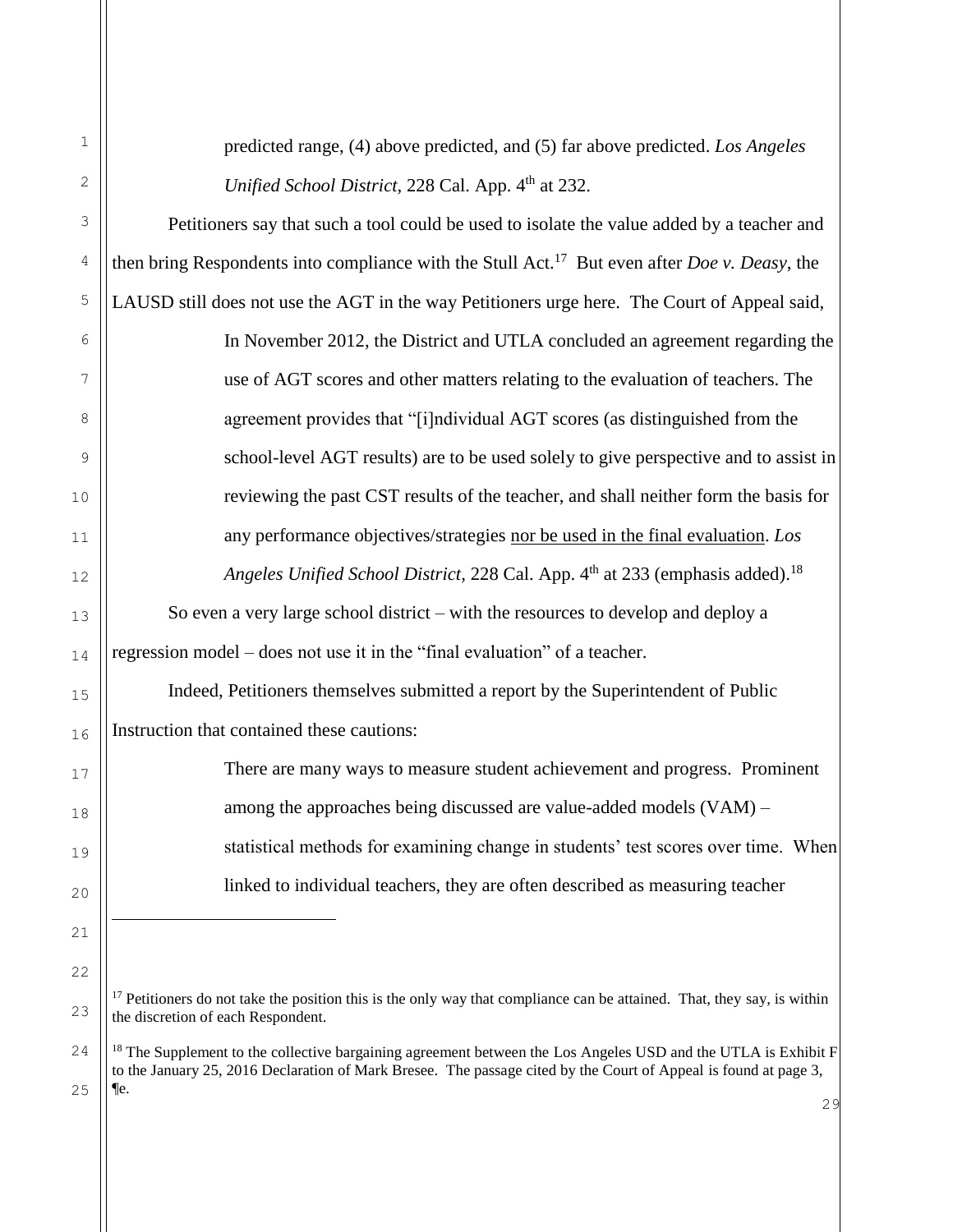| $\mathbf{1}$ | 'effectiveness.' These methods have been helpful in large-scale studies to                                                                                                                                                              |
|--------------|-----------------------------------------------------------------------------------------------------------------------------------------------------------------------------------------------------------------------------------------|
| 2            | evaluate the effects of various kinds of interventions and programs and for                                                                                                                                                             |
| 3            | validating teacher observation systems and performance assessmentsHowever                                                                                                                                                               |
| 4            | many studies show that VAM measures are very unreliable and often inaccurate at                                                                                                                                                         |
| 5            | the individual teacher levelFor these reasons and others, research has found that                                                                                                                                                       |
| 6            | teacher ratings based on value-added models are highly unstableAs a                                                                                                                                                                     |
| 7            | consequence, leading research organizations have counseled against the use of                                                                                                                                                           |
| 8            | VAM for high-stakes decisions about teachers. The National Research Council's                                                                                                                                                           |
| 9            | Board on Testing and Assessment concluded that 'VAM estimates of teacher                                                                                                                                                                |
| 10           | effectivenessshould not be used to make operational decisions because such                                                                                                                                                              |
| 11           | estimates are far too unstable to be considered fair or reliable." <sup>19</sup>                                                                                                                                                        |
| 12           | That is echoed in Respondents' brief which quotes (without objection) the American                                                                                                                                                      |
| 13           | Educators Research Council's June 2015 "Statement on Use of Value-Added Models (VAM) for                                                                                                                                                |
| 14           | the Evaluation of Educators and Educator Preparation Programs,"                                                                                                                                                                         |
| 15           | There are considerable risks of misclassification and misinterpretation in the use                                                                                                                                                      |
| 16           | of VAM to informevaluations. JO 20, n19.                                                                                                                                                                                                |
| 17           | This quotation was expanded in the Separate Opposition Brief of Victor Elementary                                                                                                                                                       |
| 18           | Unified School District and Upland Unified School District. at 5:23-25:                                                                                                                                                                 |
| 19           |                                                                                                                                                                                                                                         |
| 20           |                                                                                                                                                                                                                                         |
| 21           |                                                                                                                                                                                                                                         |
| 22           |                                                                                                                                                                                                                                         |
| 23           | $19$ Lipshutz Declaration, Ex. 7, Greatness by Design: A Report by State Superintendent of Public Instruction Tom                                                                                                                       |
| 24           | Torlakson's Task Force on Educator Excellence, September 2012, p.61-62 (discussed in Petitioners' brief, see e.g.<br>POB 21:28). Respondents objected to this report being taken into evidence in its entirety and the Court sustained  |
| 25           | that objection. Thus, the Court does not rely on this as evidentiary fact. However, it is relevant to the notice given<br>to school districts about whether it is able to use the results of the tests in an unquestioned manner.<br>30 |
|              |                                                                                                                                                                                                                                         |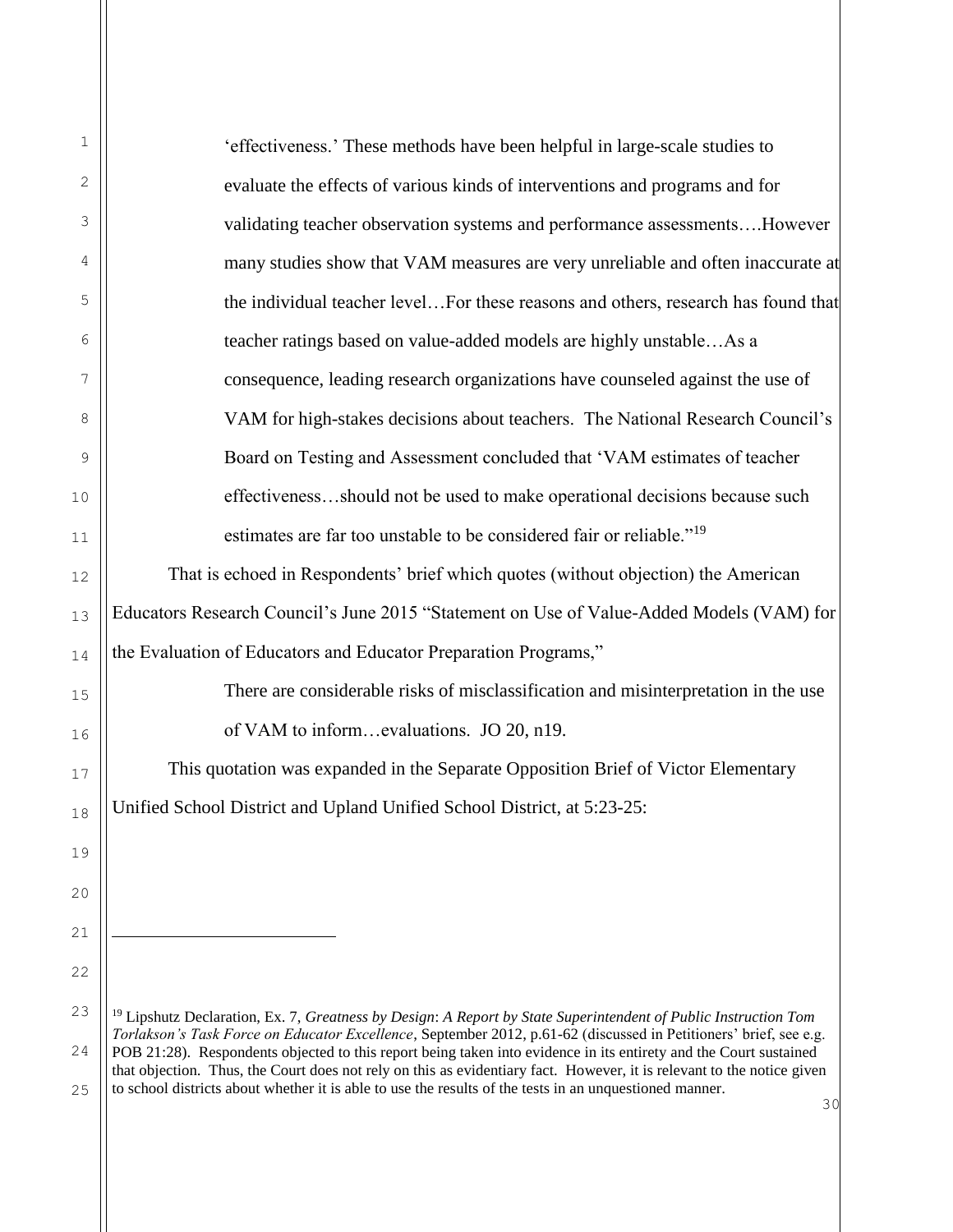The standards of practice in statistics and testing set a high technical bar for properly aggregating student assessment results for any purpose, especially those related to drawing inferences about teacher…effectiveness.

In short, there are serious questions about whether and the extent to which a pupil's standardized test score is "reasonably related" and "applicable" to the performance of a given teacher.

C. The timing problem

Respondents note one additional problem. The Stull Act requires that each teacher be given her "Stull evaluation" "no later than 30 days before the last schoolday scheduled on the school calendar…" § 44663. So, for example, the collective bargaining agreement for the Chaffey Joint Union High School District states,

> A final evaluation conference between the unit member and evaluator shall be held no later than thirty (30) days prior to the end of the school year to discuss the content of the final evaluation. Declaration of Lynne Ditfuth, Ex. 1, ¶ 15.1.8 (attached to Lipshutz Declaration as Exhibit 17).

But the results of the standardized tests are not provided to the school district until "August, for the school year that ended the previous spring." *Id*. Ditfurth Decl.at ¶5. Thus, the results of the standardized tests are not available by the time the Stull evaluation must be given.

Petitioners say that the school districts can use the results of the standardized tests from year one in evaluating a teacher in year two. Perhaps. But the question is whether those results "reasonably relate" or are "applicable" to the teacher's work in year two. That seems a matter of some discretion, which the statute lodges in the school district.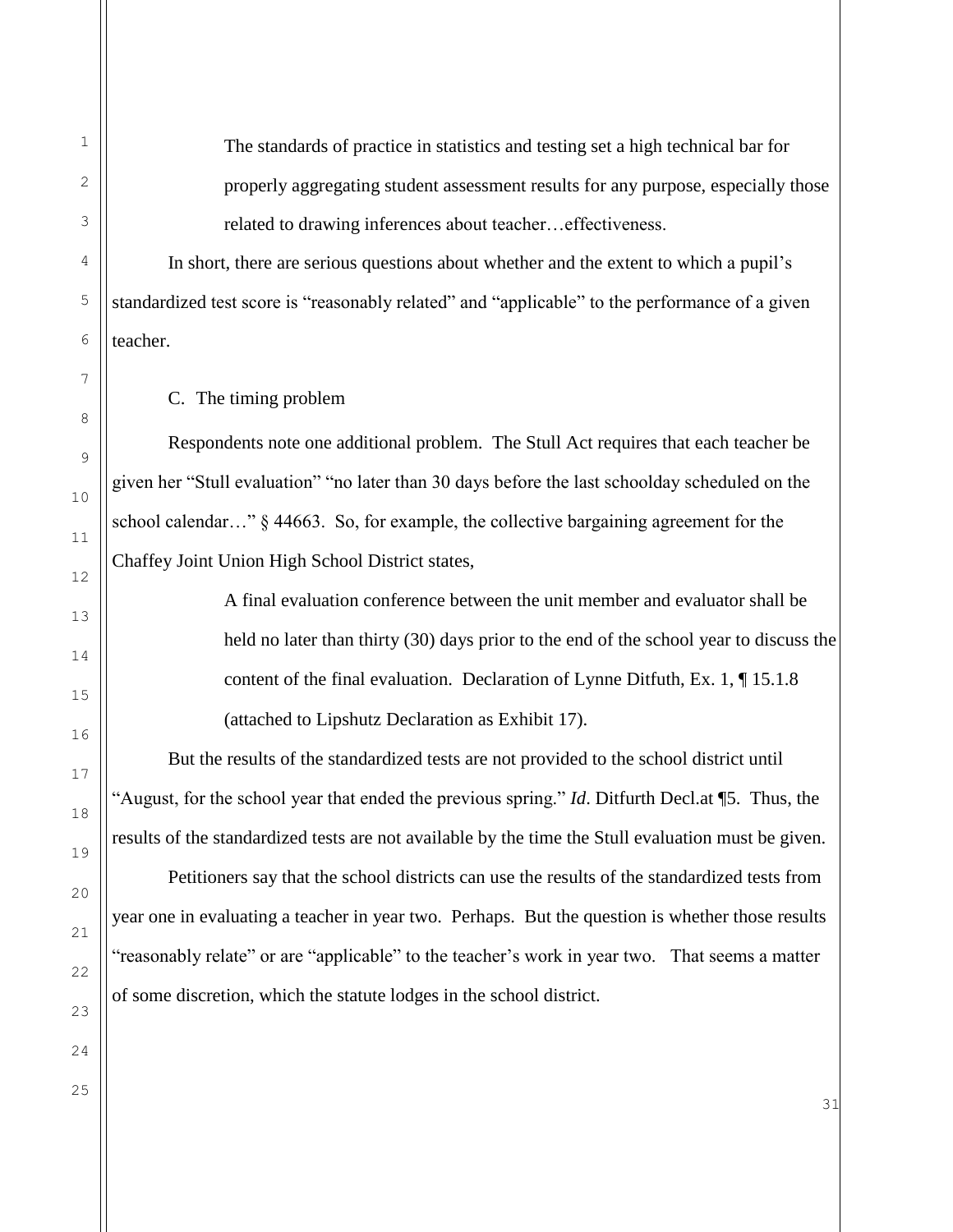| 1              | D. What the school districts actually do                                                            |
|----------------|-----------------------------------------------------------------------------------------------------|
| $\mathbf{2}$   | There are thirteen respondent school districts. Each has put in some evidence of how it             |
| 3              | evaluates its teachers. Some have explained that in more detail than others.                        |
| 4              | As noted above, all use the CSTP to evaluate their teachers in the end-of-year,                     |
| 5              | "summative" (i.e. "Stull") evaluation.                                                              |
| $\epsilon$     | Standard 5 of the CSTP is entitled "Assessing Student Learning." Under that standard,               |
| $\overline{7}$ | each school district assesses its teachers based on their skills in,                                |
| 8              | 5.1 Applying knowledge of purposes, characteristics, and uses of different types                    |
| 9              | of assessments                                                                                      |
| 10             | 5.2 Collecting and analyzing assessment data from a variety of sources to inform                    |
| 11             | instruction                                                                                         |
| 12             | 5.3 Reviewing data, both individually and with colleagues, to monitor student                       |
| 13             | learning                                                                                            |
| 14             | 5.4 Using assessment data to establish learning goals and to plan, differentiate and                |
| 15             | modify instruction                                                                                  |
| 16             | Lipshutz Declaration, Ex. 12, p. 13-14.                                                             |
| 17             | Respondents argue that meets the test of $\S$ 44662(b) insofar as the school district assesses      |
| 18             | the performance of the teacher as it reasonably relates to the progress of her pupils, including on |
| 19             | state standardized tests. In other words, the school district monitors how the teacher is using     |
| 20             | information about the progress of her students toward various academic goals. As noted above,       |
| 21             | the Legislature and the Superintendent of Public Instruction have endorsed the use of the CSTP.     |
| 22             | But the evidence shows that at least some of the thirteen school districts do much more.            |
| 23             | Take, for example, the Ontario-Montclair School District. Its teacher evaluation                    |
| 24             | procedures are described in the declaration of Hector Macias. Lipshutz Declaration, Ex. 35. Mr.     |
| 25             | Macias describes a process which is "highly individualized, [and is] an on-going interactive<br>32  |
|                |                                                                                                     |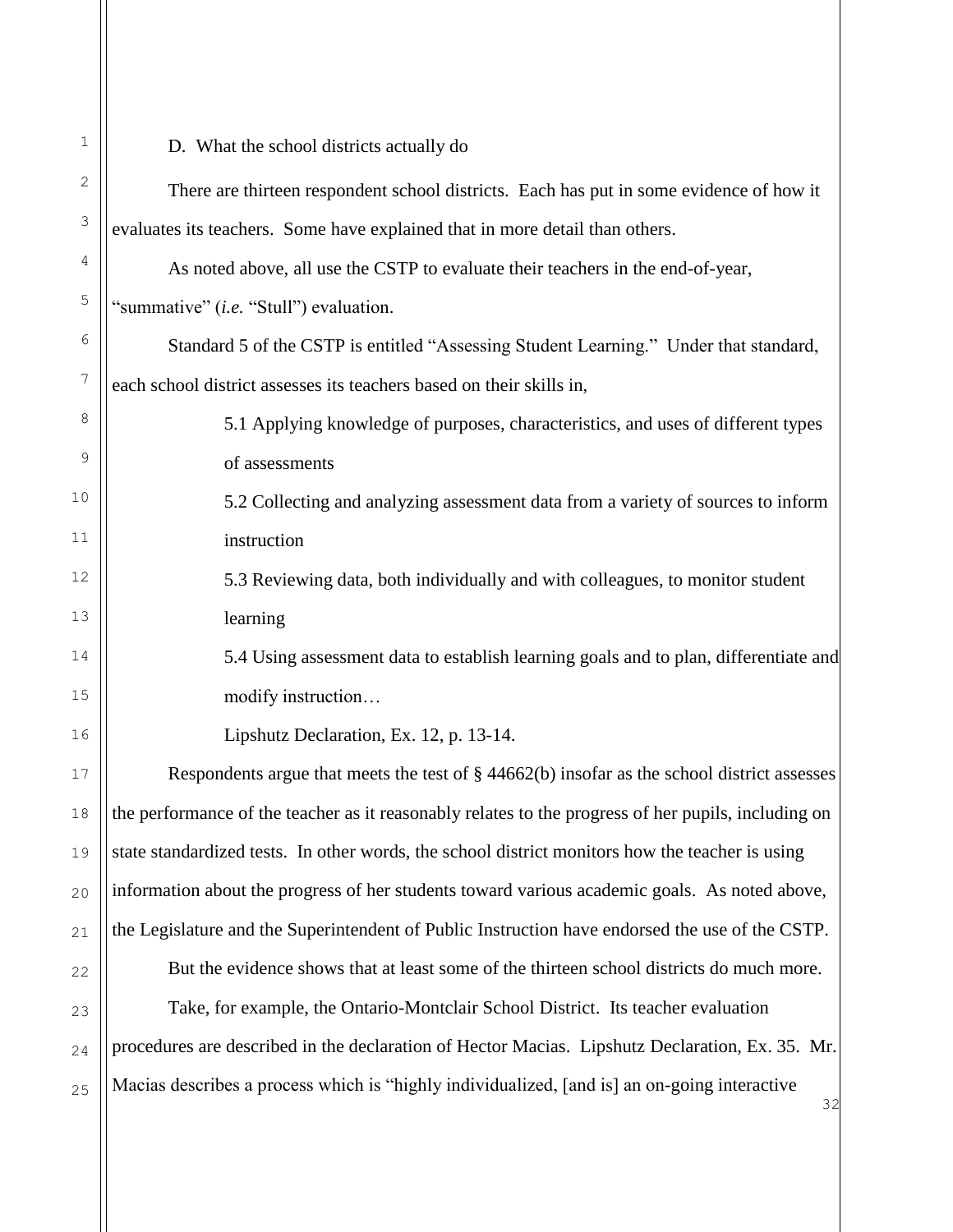process between the evaluating administrator and the teacher." *Id.* at ¶3. He explains that the preliminary results from the state's standardized test are received in August. The district aggregates those scores by school, grade level and District average. Information for a school is given to the principal who use it in a variety of ways.

> Then, principals have individual conversations with teachers about prior results, and the results of their current students in the prior year (taught by a different teacher). In addition to reviewing summative test results, principals facilitate the administration and data collection of a variety of formative assessments which are also used to track and monitor student progress. Principals meet on a regular basis with teachers to review these results and plan action for student improvement. *Id.* (Macias Declaration, Exhibit 2.)

Or consider the El Monte City School District. Dr. Maribel Garcia's declaration describes a very detailed computerized system (Educator's Assessment Data Management System ["EADMS"]) by which test scores and other data are made available throughout the school system. She discusses how the EADMS information is used by administrators, principals, "professional lead teachers," and individual teachers. Declaration, Ex. 23.

> 14. …Individual teachers receive data for students who were in their class in the previous school year as well as for incoming students. 15. Individual teacher performance is also evaluated and assessed in the District as it reasonably relates to the state standardized test results in accordance with Education Code section 44662. The District holds what are referred to as "Compelling Conversations" during which the principal meets with the teacher to review test results with a focus on what is going well and what areas are weak or

identify a need for improvement. This information is included in the teacher evaluation. *Id.*

1

2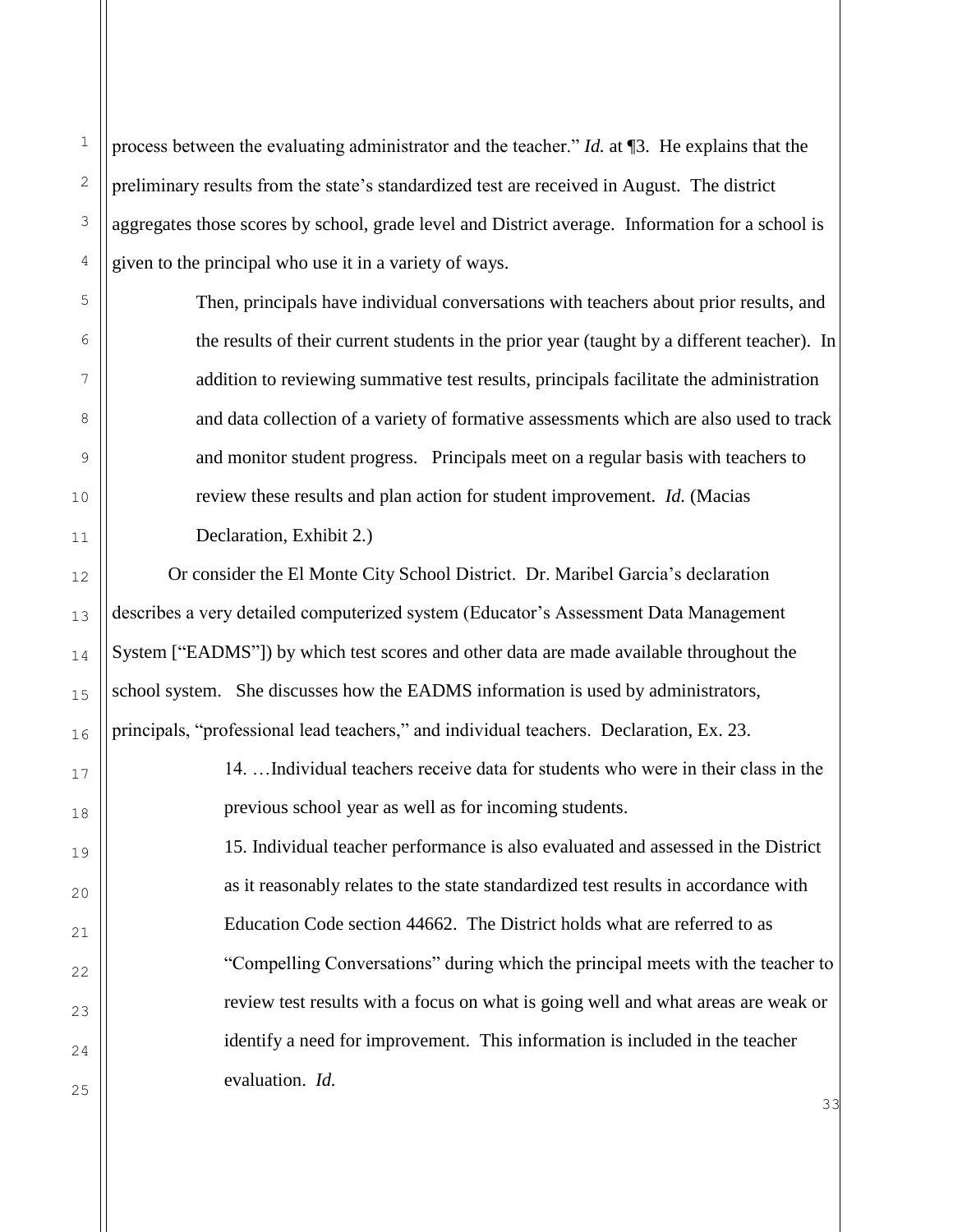ı.

1

Not every school district has presented identical evidence. However, some have presented evidence that the standardized tests are used in what the parties have called "formative" evaluations of teachers. See, *e.g.* Chaffey Joint Union High School District (§ 15.1.12.4 of the Collective Bargaining Agreement, as amended, Declaration, Ex. 16, last page; see also Ditfurth Decl. *supra*,); Fairfield-Suisun Unified School District (Supplemental Declaration of Robert Martinez, filed January 26, 2016 with Amended Opposition, ¶6 and Exhibit C  $\P$  10.3.e).

Some districts had collective bargaining agreements that expressly prohibited the use of standardized tests in formal evaluations, but have since modified them to delete that provision. See, *e.g*. Chino Valley Unified School District. Compare Lipshutz Declaration, Ex.18, ¶ 8.6.1.1 with Declaration of Mark R. Bresee Submitting Modifications to Collective Bargaining Agreements (filed July 18, 2016), Ex. B,  $\sqrt{\phantom{a}}$  8.6.1.1.<sup>20</sup>

It is difficult to rely simply on the collective bargaining agreements put in evidence by Petitioners. Many have expired, and the Court has only spotty evidence with respect to whether there is a more recent agreement. More important, as argued in the Supplemental Brief of Chaffey Joint Union High School District et al. (filed January 25, 2016) the *practice* under a collective bargaining agreement is, in effect, part of the contract. Thus, the cold words of collective bargaining agreement are hardly dispositive of the practice (and therefore the agreement) that obtains in a given school district. And as noted at the beginning of this Opinion, there was no live testimony to supplement the paper record which is itself, in places, scant.

 $20$  Others that have modified their collective bargaining agreements include El Monte City School District, Fairfield-Suisun Unified School District, Fremont Union High School District, Inglewood Unified School District, Saddleback Valley Unified School District, and Victor Elementary Unified School District.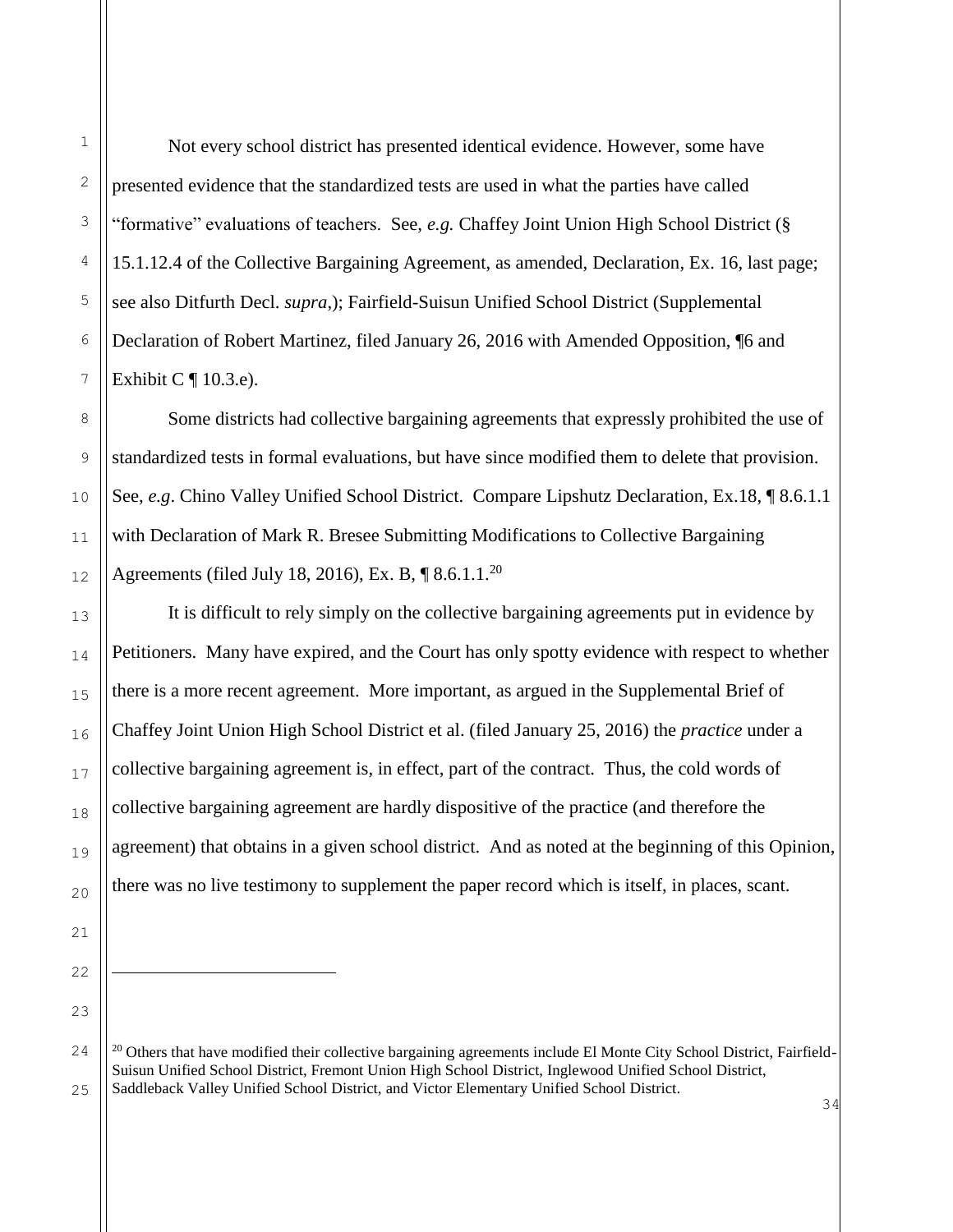1

2

At least one district has put in evidence that it uses the tests, despite contrary language in a collective bargaining agreement. Petitioners supplied an agreement between the Antioch Unified School and the Antioch Education Association/CTA/NEA which covered the period from July 1, 2012 to June 30, 2015. (No current agreement is in evidence.) The old agreement said that "no bargaining unit member shall be evaluated or informally (sic) on the basis of the scores of his/her students on standardized or norm-referenced tests" (Lipshutz Declaration, Ex. 14, p.77). However, the declaration of the Interim Superintendent of that school district described the evaluation process in the following way. "Although summative/final evaluations and ratings of teachers are not directly based on results of state adopted criterion referenced assessments, evaluators are aware of and consider the results of criterion referenced assessments administered to students while providing on-going feedback and assessment of teachers." Lipshutz Declaration, Ex. 15, Exhibit A1.

Similarly, the declaration of Grace Park, Ed. D, (Chino Valley's Assistant Superintendent of Human Resources) explains how the state standardized tests have been used by the Chino Valley district, which only recently deleted a collective bargaining provision that excluded the use of test scores. She says, for example,

> …principals review the information…and discuss …[it] with classroom teachers by grade level and by individual teacher. Principals typically engage in individual conversations with teachers related to student progress and potential interventions with students. Additionally, teachers at grade levels establish goals, based on the test score data from the prior year (how their current students did, in the previous year) and in current year based on District adopted assessments….*This receipt and review of assessment data by the administrators and teachers is indirectly involved in the classroom teacher evaluation process*, but it is not directly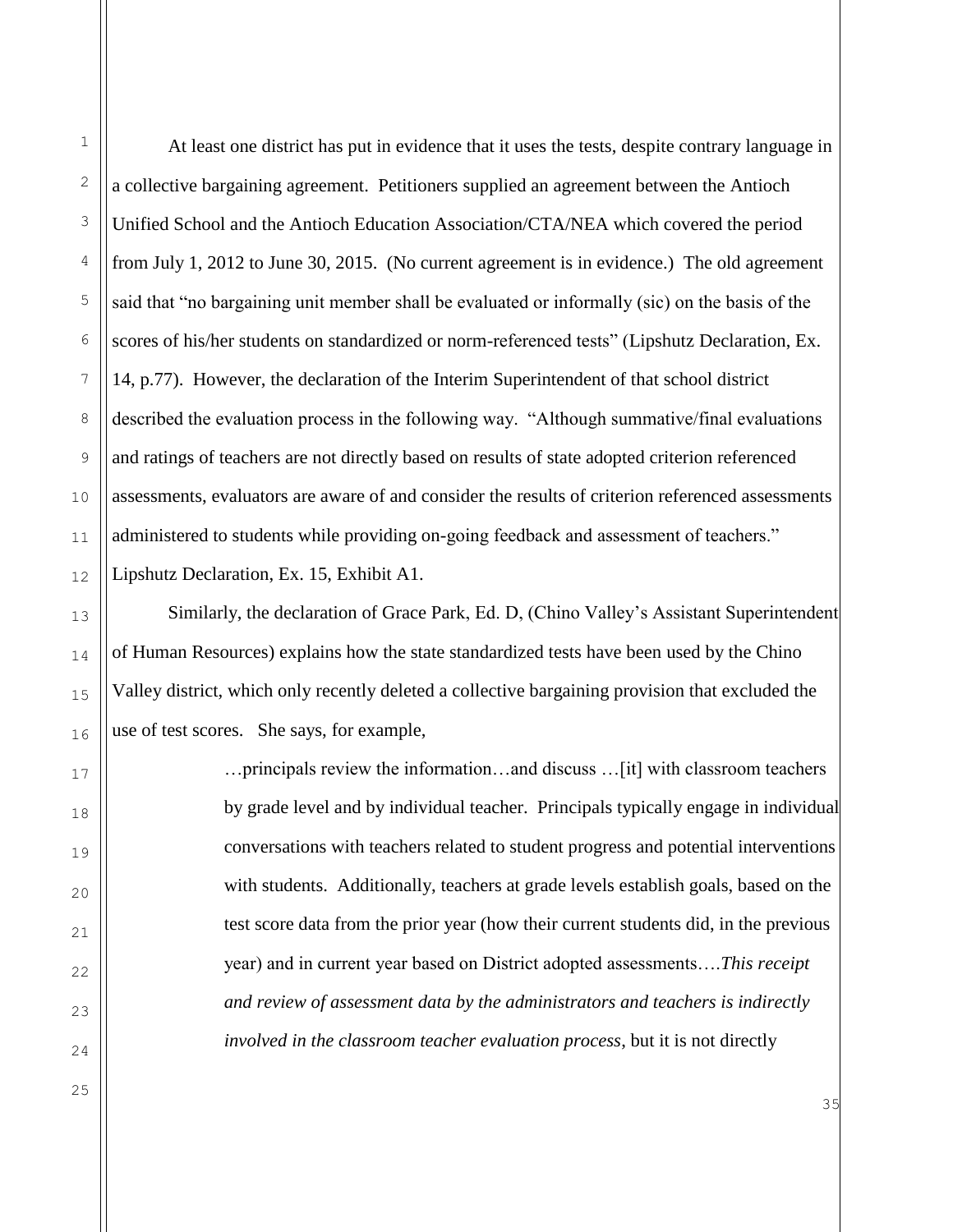involved." Lipshutz Declaration, Ex. 20, which is the Park Declaration, Ex. 2 (emphasis supplied.)

The Court has reviewed all of the evidence that has been submitted. No district appears to ignore the standardized test results of any particular teacher's pupils. Rather, each uses those test results in a way it judges to be reasonably appropriate given the problems with the data described above.

X. The Rules of Decision

A. Respondents' Emphasis

The parties emphasize different rules of decision. Respondents focus substantially on the familiar rules that govern review under Code of Civil Procedure § 1085. So, for example, they cite *Weinstein v. County of Los Angeles* (2015) 237 Cal. App. 4<sup>th</sup> 944, which (quoting liberally from *County of Los Angeles v. City of Los Angeles* (2013) 214 Cal. App. 4th 643, 653-654) summarized the law:

> A trial court must determine whether the agency had a ministerial duty capable of direct enforcement or a quasi-legislative duty entitled to a considerable degree of deference. This question is generally subject to de novo review because it is one of statutory interpretation, a question of law for the trial court. [Citations.] [¶] A ministerial duty is one which is required by statute. 'A ministerial act is an act that a public officer is required to perform in a prescribed manner in obedience to the mandate of legal authority and without regard to his own judgment or opinion concerning such act's propriety or impropriety, when a given state of facts exists. Discretion, on the other hand, is the power conferred on public functionaries to act officially according to the dictates of their own judgment.' [Citations.] [¶]

1

2

3

4

5

6

7

8

9

10

11

12

13

14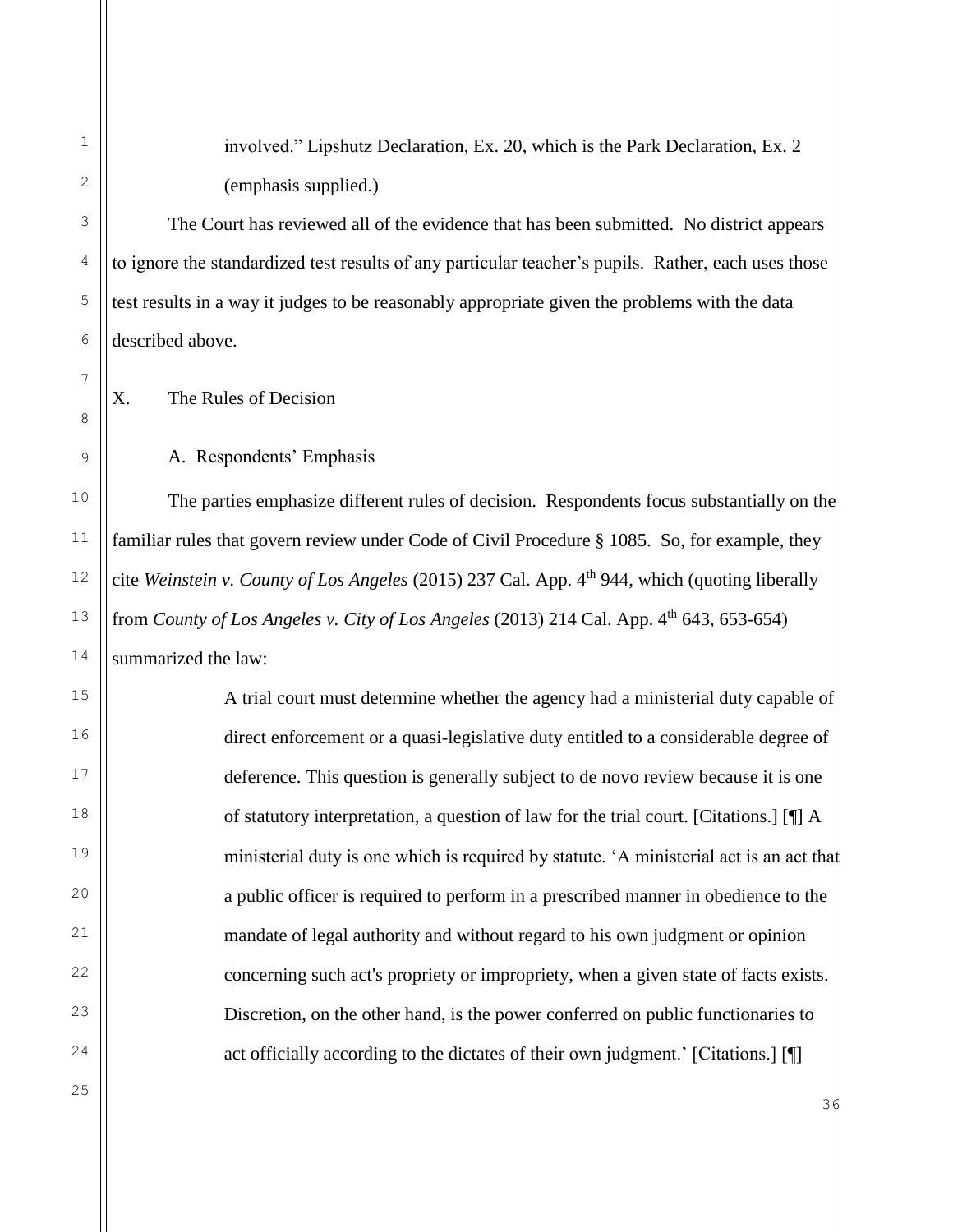| $\mathbf 1$         |                 |
|---------------------|-----------------|
|                     |                 |
| $\overline{c}$      |                 |
| 3                   |                 |
| $\overline{4}$      |                 |
| 5                   | $\partial u$    |
| $\overline{6}$      | $1^{\text{th}}$ |
| 7                   |                 |
| 8                   |                 |
| 9                   |                 |
| 10                  |                 |
| 11                  |                 |
| 12                  |                 |
| 13                  |                 |
| 14                  |                 |
| 15                  |                 |
| 16                  |                 |
| 17                  |                 |
| 18                  |                 |
| 19                  |                 |
| 20                  |                 |
| $\overline{21}$     |                 |
| $\overline{22}$     |                 |
| $\overline{c}$<br>3 |                 |
| $\overline{2}$<br>4 |                 |
| 5<br>2              |                 |

Normally, mandate will not lie to control a public agency's discretion, that is to say, force the exercise of discretion in a particular manner. *Weinstein,* 237 Cal. App.  $4<sup>th</sup>$  at 965.

Respondents also cite *AIDS Healthcare Foundation v. Los Angeles County Dept. of Public Health* (2011) 197 Cal. App. 4th 693, 700 and *Pich v. Lightbourne* (2013) 221 Cal. App.  $480:$ 

To be enforceable by writ of mandate, a statutory duty must "'be *obligatory*, rather than merely discretionary or permissive, in its directions to the public entity; it must *require*, rather than merely authorize or permit, that a particular action be taken or not taken. [Citation.] It is not enough, moreover, that the public entity or officer have been under an obligation to perform a function if the function itself involves the exercise of discretion. [Citation.]' [Citations.]" (*Shamsian v. Department of Conservation* (2006) 136 Cal.App.4th 621, 633 [39 Cal. Rptr. 3d 621, original italics.) *Pich*, 221 Cal. App. 4<sup>th</sup> at 493. They also rely on *Mooney v. Garcia* (2012) 207 Cal. App. 4<sup>th</sup> 229: "Mandate will not issue if the duty is not plain or is mixed with discretionary power or the exercise of judgment." (*Los Angeles County Prof. Peace Officers' Assn. v. County of Los Angeles* (2004) 115 Cal.App.4th 866, 869 [9 Cal. Rptr. 3d 615], italics added (*LACPPOA*).) "Even if mandatory language appears in the statute creating a duty, the duty is discretionary if the [entity] must exercise significant discretion to perform the duty. [Citation.] We examine the entire statutory scheme to determine whether the [entity] must exercise significant discretion to perform a duty." (*Sonoma Ag Art v. Department of Food &*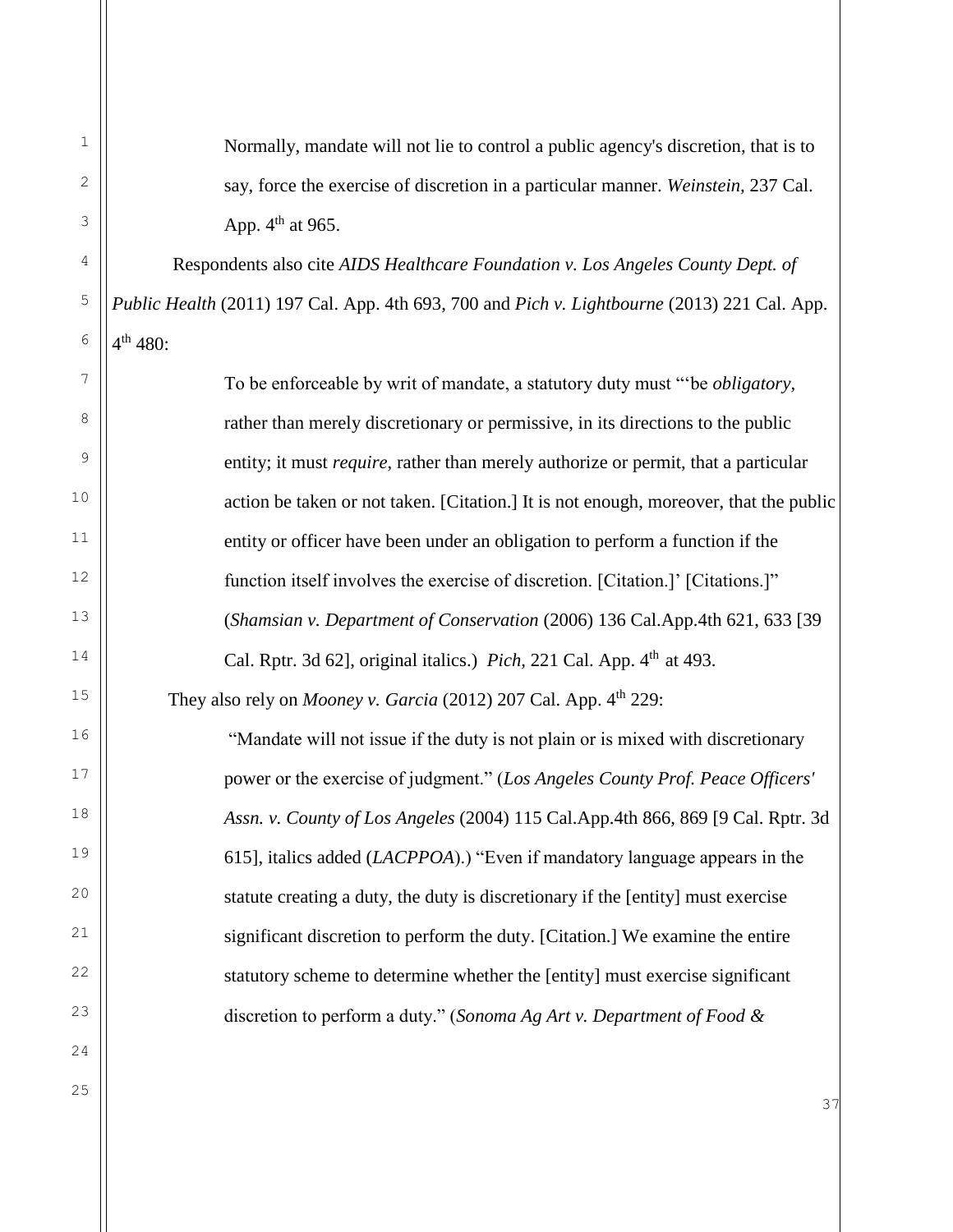| 1           |                                                                                                      |
|-------------|------------------------------------------------------------------------------------------------------|
|             | Agriculture (2004) 125 Cal.App.4th 122, 127 [22 Cal. Rptr. 3d 468].) Mooney,                         |
| 2           | 207 Cal. App. 4 <sup>th</sup> at 233.                                                                |
| 3           | B. Petitioners' Emphasis                                                                             |
| 4           |                                                                                                      |
| 5           | Petitioners do not dispute the law as just stated. But they add two points.                          |
| 6           | 1. Mandate can require that Respondents exercise discretion in cases in which                        |
| 7           | they have an obligation to make a decision but fail to do so                                         |
| 8           | Petitioners argue, in places, that Respondents have simply failed to exercise their                  |
| $\mathsf 9$ | discretion, and they may be compelled to do so. They say the Court may not tell Respondents          |
| 10          | how to exercise their discretion; but that the Court may tell Respondents to exercise some           |
| 11          | discretion.                                                                                          |
| 12          | They cite Sego v. Santa Monica Rent Control Board (1997) 57 Cal. App. 4 <sup>th</sup> 250. There a   |
| 13          | rent control board refused to issue a "certificate of permissible rent levels." Petitioners sought a |
| 14          | writ of mandamus to compel the board to issue a certificate. It did not seek to have the court       |
| 15          | determine the permissible rent level; it simply sought to force the board to make a decision.        |
| 16          | The Court of Appeal found mandamus would properly issue.                                             |
| 17          | "While mandamus will not lie to compel governmental officials to exercise their                      |
| 18          | discretionary powers in a particular manner, it will lie to compel them to exercise                  |
| 19          | them in some manner" ( <i>Los Angeles County Employees Assn., Local 660 v.</i>                       |
| 20          | County of Los Angeles (1973) 33 Cal. App. 3d 1, 8 [108 Cal. Rptr. 625], citation                     |
| 21          | omitted.) Sego, supra at 255,                                                                        |
| 22          | Here, Petitioners argue that Respondents had a duty to                                               |
| 23          | conduct summative evaluations of teachers using applicable state testing data.                       |
| 24          | Respondents may have some discretion to determine the degree to which 'state                         |
| $25$        | 3 Q                                                                                                  |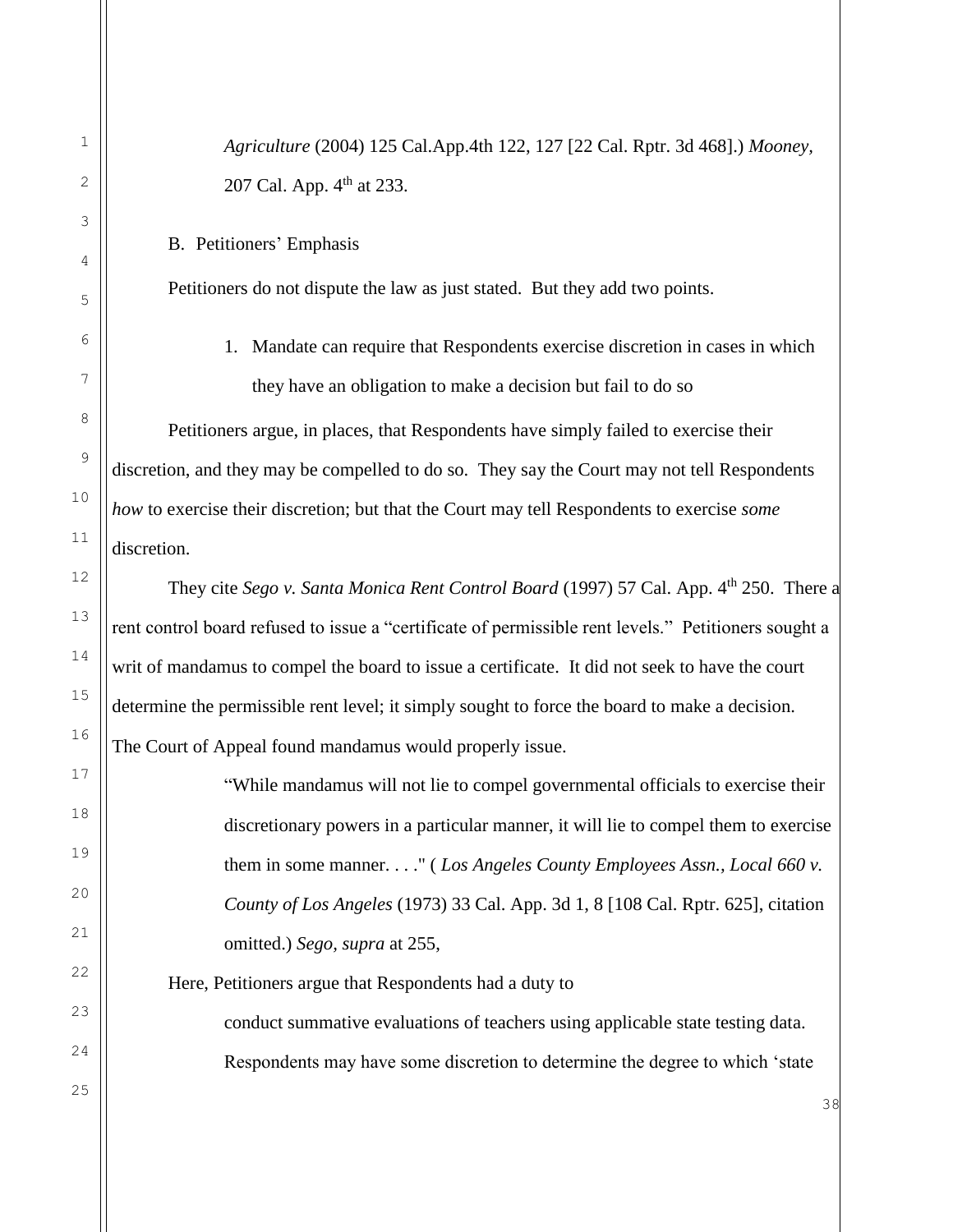adopted criterion referenced assessments' factor into the final, summative evaluations of certificated employees, but they have no discretion to determine whether 'state adopted criterion referenced assessments' are used in summative evaluation in the first place. PRB 19:21-25.

2. Mandate can restrain Respondents from acting in violation of the Stull Act Petitioners' other argument is that Respondents have no discretion to violate the law. They note that "Respondents lack the authority to negotiate [collective bargaining] contracts that violate the Education Code." POB 12:24.

In effect, both principles are applicable only if Respondents' statutory construction argument is correct; *i.e*. if the statute clearly commands the performance of an obligation then the public official has a ministerial duty to comply and mandate will lie.

C. Applying the Rules of Decision

The Court finds that the exceptions to the general rule noted in Section X.B above, do not apply. Respondents have not failed to exercise their discretion. They have exercised it, albeit in a way that Petitioners dispute. Nor have Respondents exercised their discretion in violation of the law for the reasons stated above in Sections VII, VIII and IX.

The Stull Act says that school districts shall evaluate a teacher's performance as it "reasonably relates to the progress of pupils towards…., if applicable, the state adopted academic content standards as measured by [standardized tests]." The phrase "reasonably relates" gives the school districts discretion to determine what is reasonable in this complex situation. This is not a "ministerial duty" that lends itself to the issuance of a writ of mandate. Here, a school district official is not "required to perform in a prescribed manner…without regard to his own